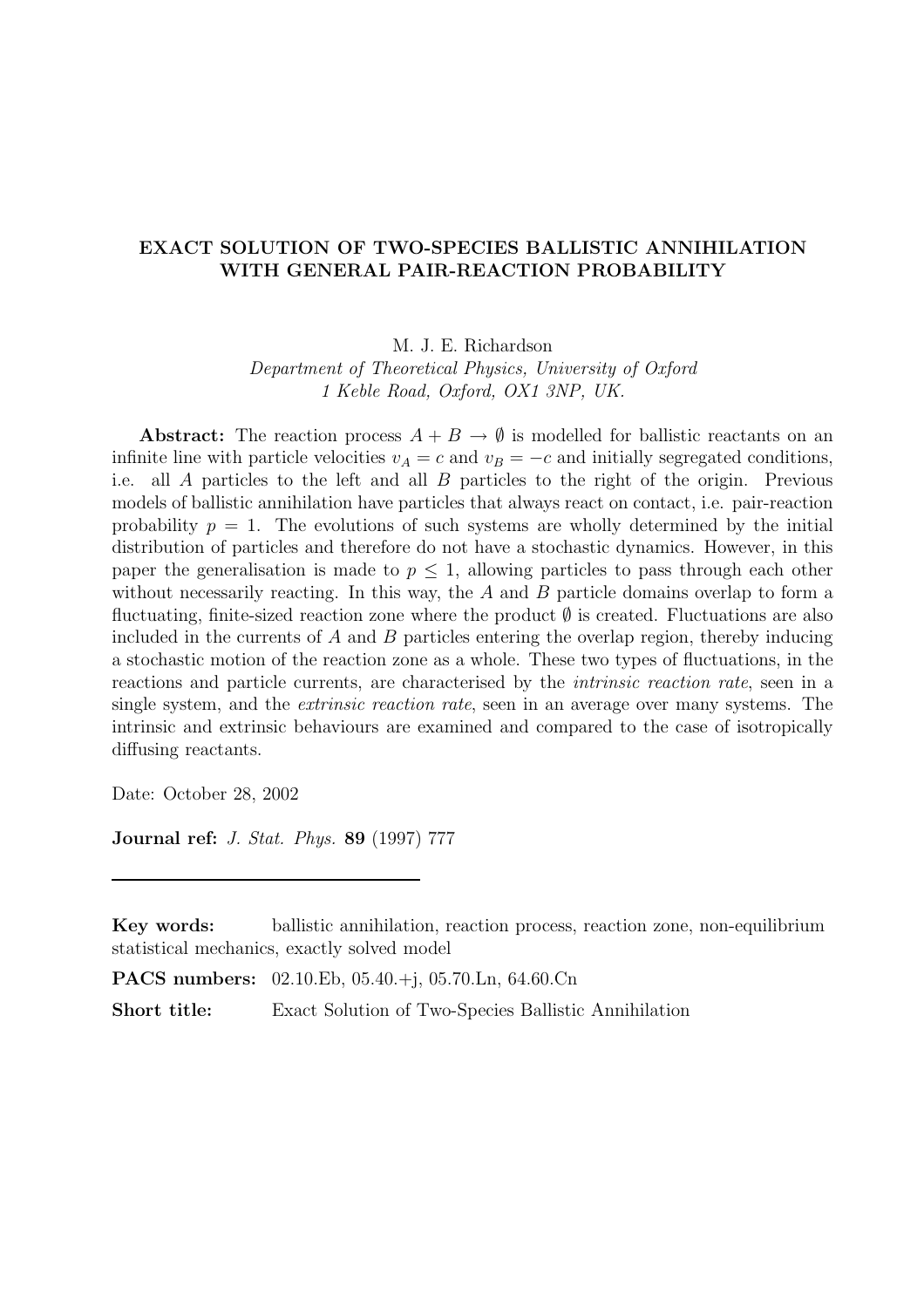#### I. INTRODUCTION

A detailed understanding of reaction systems is an essential ingredient for the study of a broad range of problems [1]. In systems of many interacting reactants, it often happens that knowledge of the precise physical mechanism whereby reactions occur is irrelevant in determining the macroscopic behaviour. The most important factors are the number of different reacting species that combine in a single reaction, the type of motion that each of these species performs and the initial/boundary conditions in the vessel containing the reactants. Thus, simple theoretical models that mimic these elements can be used to study real systems as diverse as exciton dynamics in polymer chains [2], monopole annihilation in the early universe [3] as well as the more conventional chemical processes [4]. However, even such highly simplified models can prove difficult to analyse. This is especially true if the reactions are not fully reversible as the methods of equilibrium statistical mechanics cannot be used, due to the lack of detailed balance.

Many different, idealised reaction systems have been studied analytically over the last few decades [1] – [22] usually for the case of fully irreversible reactions. These include same species  $(nA \to \emptyset)$  and multi-species  $(\sum_k n_k A_k \to \emptyset)$  processes, where  $n_k$  of each distinct  $A_k$ species combine to form a single inert product  $\emptyset$ . The multi-species reaction systems exhibit particularly rich behaviour because reactions can only occur at places where all the necessary constituents are present - so called reaction zones. Often, due to the initial/boundary conditions or spontaneous symmetry breaking ([13],[14]) each species of reactant is largely confined to its own domain. The places where these domains overlap usually takes up only a small part of the whole system, often causing the net reaction rate to differ drastically from that predicted by the mean-field-like rate equation. Such behaviour can give rise to complicated structures, and is of particular interest in the context of pattern formation and growth determination in organisms [23]. The physics of multi-species reaction processes is, therefore, largely determined by activity in and around the reaction zones. The important factors being the way reactants flow from their respective domains into the overlap region as well as the behaviour of the reaction mix inside the reaction zone.

In this paper a model of the two-species system  $A + B \to \emptyset$  is introduced for the case of ballistically moving reactants and a pair-reaction probability less than one. The model is then solved exactly, allowing an analytic study of the dynamic reaction zone formed at the overlap of the  $A$  and  $B$  domains. However, before describing the model in detail two important statistical quantities associated with the reaction zone are defined.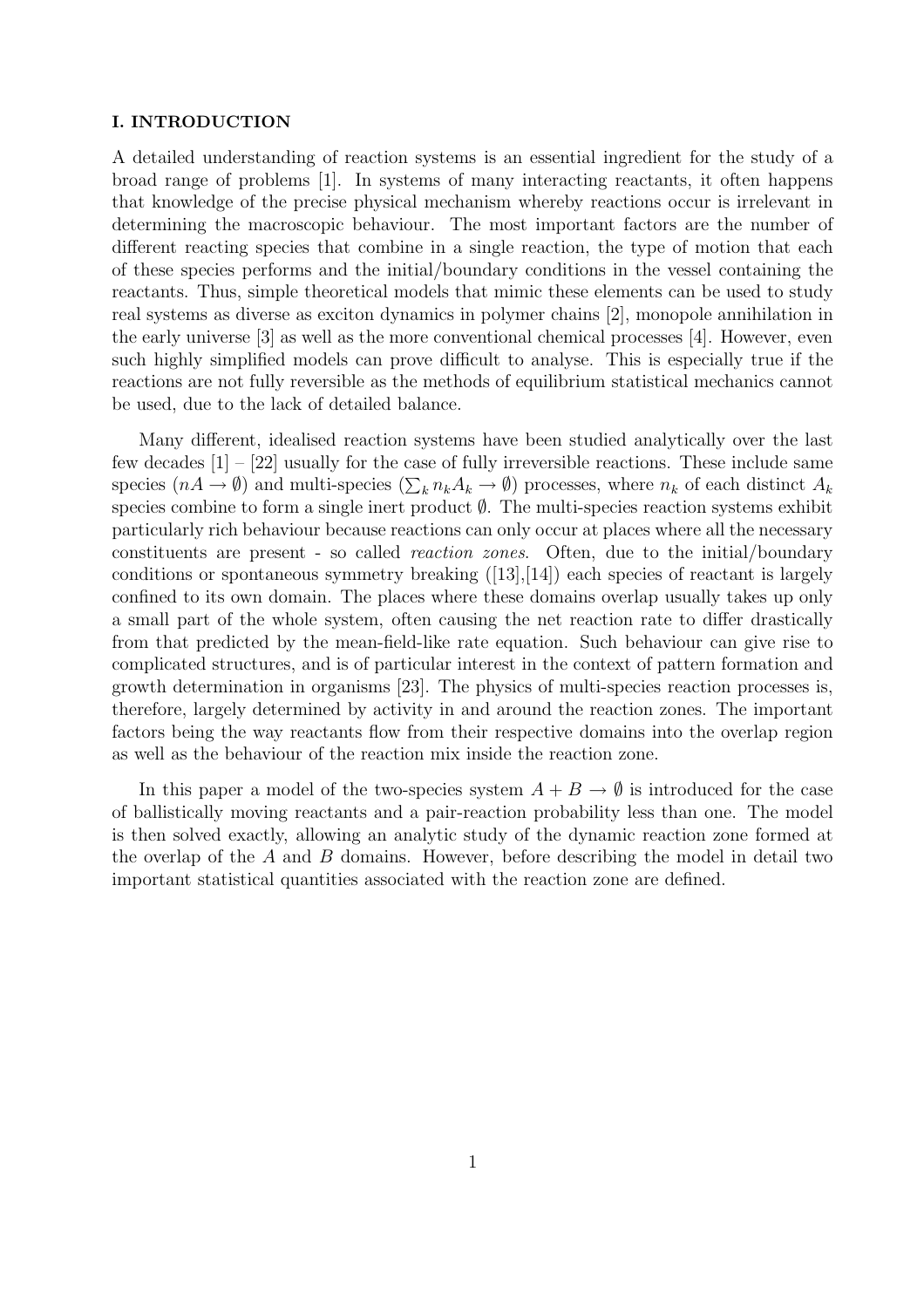#### The intrinsic and extrinsic reaction rates

A comprehensive analysis in the RG framework for the two-species  $A + B \to \emptyset$  reaction system with diffusive reactants [12] identified two distinct sources of fluctuations affecting the behaviour of the reaction zone, first inside the reaction zone itself and second in the currents of particles entering the reaction zone.

The shape and size of the reaction zone is determined by the typical lifetimes and motions of reactants in the overlap region. These lifetimes in turn depend on the fluctuating local densities of reactants, as well as the reaction probability for an interacting pair of A and B particles. As the density fluctuations will be caused (in part) by reactions that have already occurred, the reaction rate can become highly correlated both spatially and temporally. This behaviour in the overlap region leads to the following definition for the intrinsic reaction rate.

• The *intrinsic reaction rate*  $\mathcal{R}_I(x_r,t)$  measured at a distance  $x_r$  from the centre of the overlap region at time  $t$ , is the typical spatial reaction rate, i.e. production rate of ∅ particles per unit time per unit space, seen in a single realisation of the system's evolution. The intrinsic reaction rate characterises the intrinsic reaction zone - the instantaneous reaction zone formed where the A and B domains overlap.

A second source of fluctuations can come from the A and B currents that flow into this (intrinsic) reaction zone. Even if these currents are (on average) equal in magnitude, any fluctuations about the average will contribute a noisy component to the reaction zone's motion, i.e. it will move stochastically about its expected position. Hence, given some initial conditions only a probabilistic statement can be made about the reaction rate at some later place and time  $(x, t)$ . This suggests the definition of a second quantity, the extrinsic reaction rate.

• The extrinsic reaction rate  $\mathcal{R}_E(x,t)$  is defined as the probability density for reactions to occur at a time t and position x given some initial distribution function for the particles' positions. Therefore,  $\mathcal{R}_E$  is the expected reaction rate found by averaging over all allowed realisations of the system's evolution.

Models with ballistically moving reactants have been extensively studied in the context of the reaction kinetics in an ideal gas, where the mean free path of the reacting particles is similar to their separation  $[6]-[8]$ . In particular the two-species case, with particles A and B having velocities  $v_A = +c$  and  $v_B = -c$  respectively, has been studied with *homogeneous* initial conditions, i.e. each species initially randomly placed throughout the infinite line. More recently, the initial conditions of *seqregated* particles was studied  $([9],[10])$  with the As initially to the left and the Bs to the right of the origin, again with reactants that always annihilate on contact. The initial positions for each species of particle (confined to their own domains on either side of the origin) were chosen to be random, thereby introducing fluctuations into the particle currents flowing into the reaction zone. By averaging over all initial distributions the form of the extrinsic reaction rate was derived and shown to be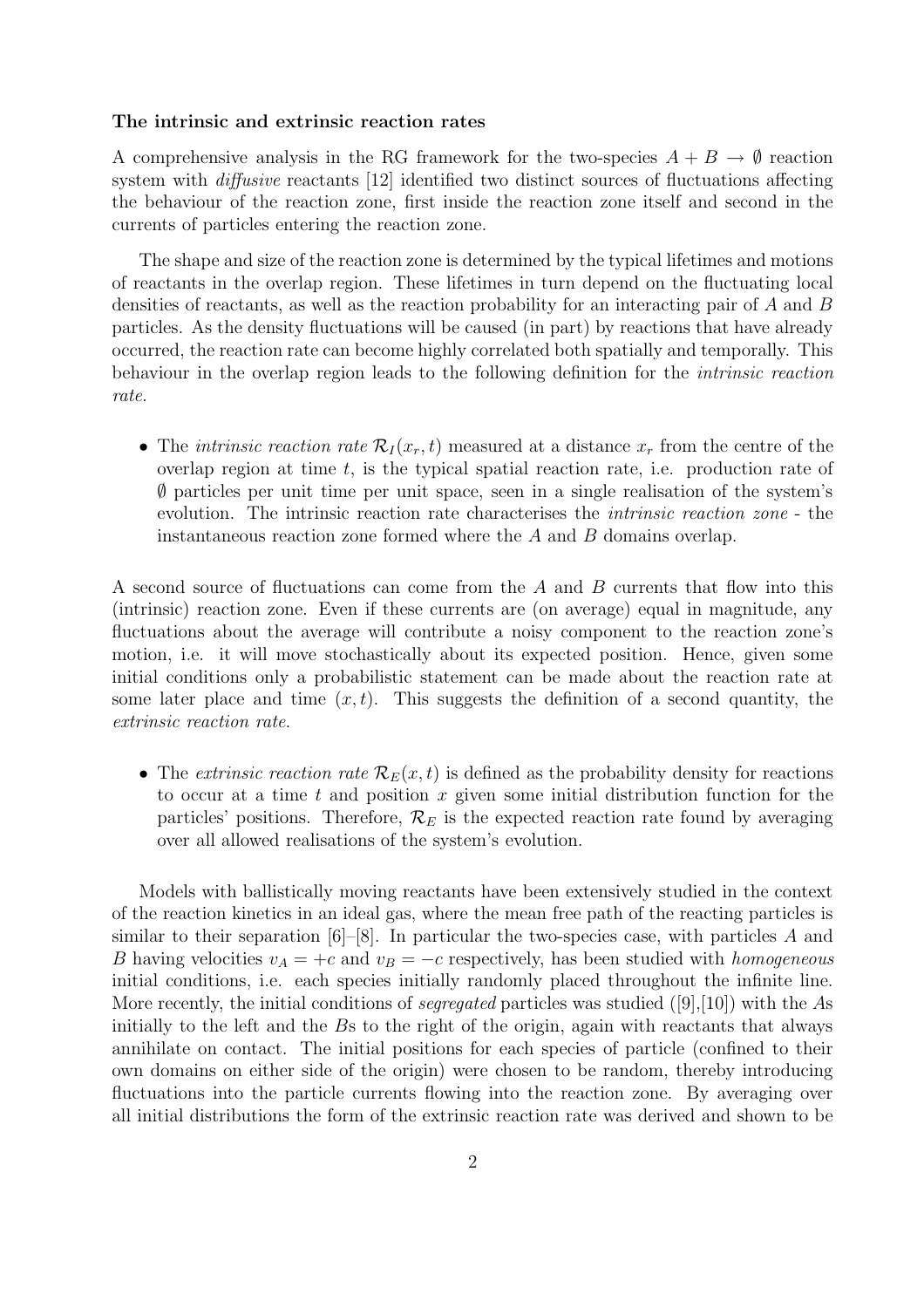Gaussian. However, because there can be no reaction fluctuations in this model (the particles always annihilate on contact) the A and B domains never overlap and the instantaneous reaction zone has effective width zero. Also, as the reactants move ballistically the system does not have a genuinely stochastic evolution, i.e. once the initial conditions (the particle positions) are fixed so is the system's future.

This model has a generalisation to the case of arbitrary reaction probability; this is the general model introduced below. The fluctuations in the particle streams can be retained and combined with the fluctuations in the (now) finite-sized overlap region. This then allows the intrinsic and extrinsic behaviour of the  $A + B \rightarrow \emptyset$  reaction system to be studied analytically.

#### The definition of the model

The model consists of a one-dimensional continuous space in which two species of reactants, A and B particles, move with fixed velocities  $v_A = +c$  and  $v_B = -c$ , see figure 1. Initially, the reactants are separated, i.e. at time  $t = 0$  A particles are distributed in the interval  $[-\infty:0]$  at positions  $(y_1, y_2 \cdots)$  and the B particles are in the interval  $[0:\infty]$  at positions  $(z_1, z_2 \cdots)$ . The subscripts on  $y_m$  and  $z_n$  refer to the relative *initial* order of the particles counted from the origin. Because of the ballistic motion of the reactants, the trajectories of the particles retain their initial ordering for all time.

Two different distributions for  $\{y\}$  and  $\{z\}$  will be considered, first equally-spaced reactants (section III) and second, random positions of the reactants (section IV). For both cases the average density is chosen to be  $\rho$ , leading to average particle currents of  $\pm c\rho$ . However, the initial conditions studied in section IV will be shown to introduce Gaussian fluctuations about these average values.

The position x and time t that the mth A and nth B particles' trajectories intersect are

$$
x = (y_m + z_n)/2 \t t = (z_n - y_m)/2c \t (1)
$$

When such an  $(m, n)$  pair of reactants' trajectories meet, there are three distinct events that can occur.

- If both reactants still occupy their trajectories a reaction can occur with probability p. If a reaction occurs both particles are removed from the system and a  $\emptyset$  product particle is considered to have been deposited at the point of annihilation. The  $\emptyset$  merely serves as a marker and plays no further role in the evolution of the system.
- If both reactants are still travelling along their trajectories then with probability  $q =$  $(1-p)$  no reaction occurs and the particles continue unaffected.
- If one of the particles has previously been annihilated, i.e. one trajectory is unoccupied, the other particle continues unaffected with probability 1. (Of course, if neither particle is present no change occurs when the empty trajectories cross.)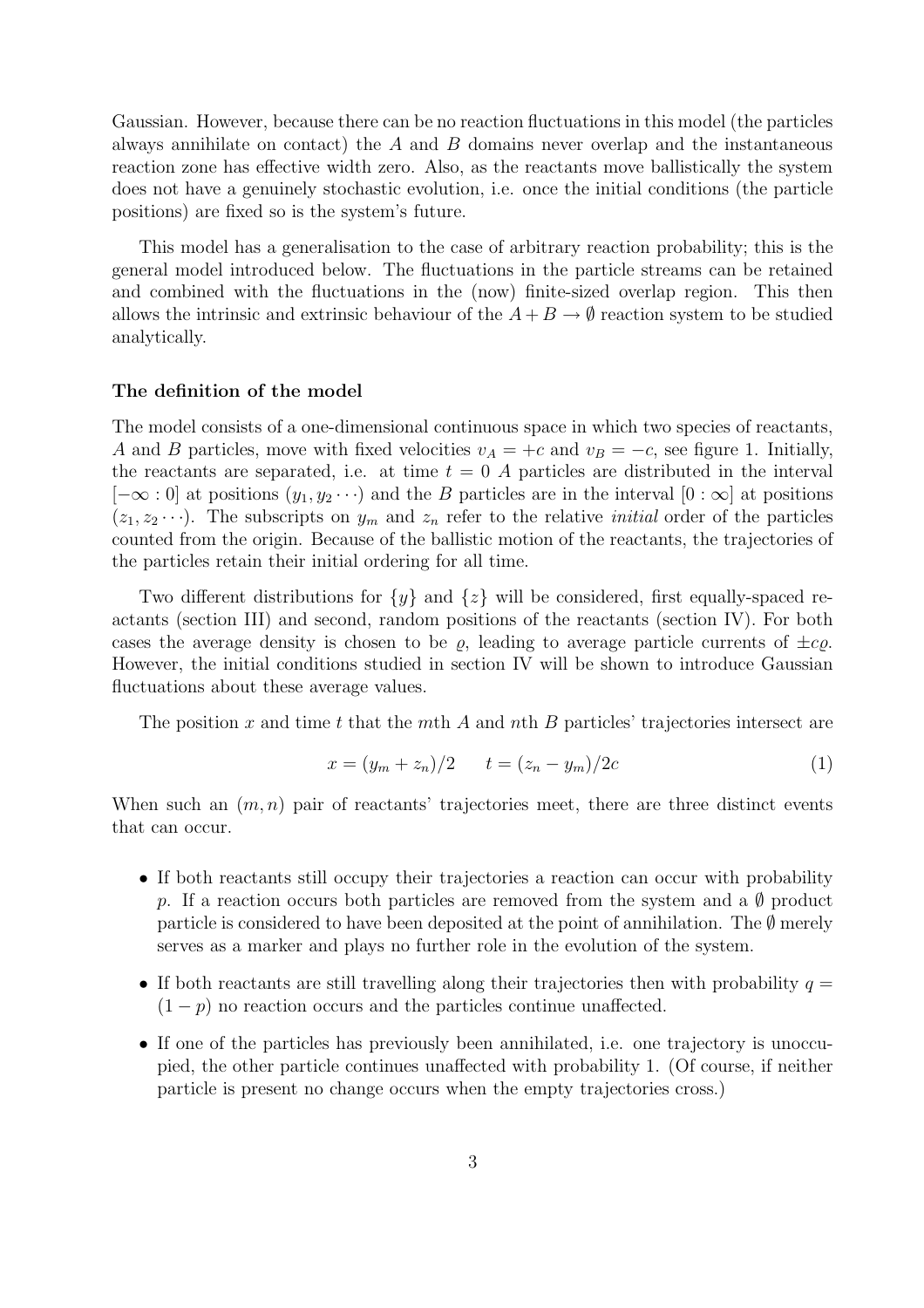Thus, two distinct sources of fluctuations are included in this model, in the reactions (if  $p < 1$ ) and in the currents of particles flowing into the reaction zone (if  $\{y\}$  and  $\{z\}$  have random elements). Hence, the system models a finite-sized stochastically moving reaction zone, with measurable intrinsic and extrinsic behaviour. However, it is clear that this model represents a special case, in that the two sources of noise are uncoupled. The fluctuations in the trajectories are quenched at  $t = 0$ , and the probability that an  $(m, n)$  pair annihilates depends only on the total number of trajectories crossed by each particle, and not the trajectories' exact positions. This uncoupling of fluctuations allows the probability density D for an  $(m, n)$  pair to react at  $(x, t)$  to be written as the product of two independent distributions

$$
\mathcal{D}(m,n,x,t) = P(m,n)\mathcal{G}_{mn}(x,t)
$$

where  $P(m, n)$  is the probability for an  $(m, n)$  pair to mutually annihilate and  $\mathcal{G}_{mn}(x,t)$ is the probability density for the trajectory intersections (1). The calculation of the total annihilation probability can therefore be decomposed into, (i) a counting problem for the integer variables  $(m, n)$ , and (ii) the derivation of the distribution functions for the continuous random numbers  $\{y\}$  and  $\{z\}$ .

The remainder of the paper is structured as follows. In section II the probability of pair annihilation  $P(m, n)$  is derived (12) by mapping the model onto a simple system of target particles on a one-dimensional lattice. The behaviour of the lattice system is then briefly examined in the context of radiation damage of crystals. In section III the form of the (intrinsic) reaction rate for the simple case of equally-spaced reactants is studied. In particular, the steady-state reaction-rate (16) and particle densities (17), and the timedependence of the reaction rate (19) are derived. Finally, in section IV fluctuations in the initial particle positions are treated. The distribution function  $\mathcal{G}_{mn}(x,t)$  is found and used to derive the forms of the intrinsic and extrinsic reaction rates, (24) and (25) respectively. The appendix shows how the calculation in section II may be translated into the secondquantisation formalism and relates the mapped system to the algebra  $SU_q(2)$ .

#### II. THE PAIR-REACTION PROBABILITY

The main result of this section is the derivation of the  $(m, n)$  pair annihilation probability  $P(m, n)$ , equation (12). In section I, it was noted that this quantity is independent of the initial positions of the particles, depending only on their relative order. Making use of this fact, a simpler system can be treated, that still preserves the order that the A and B particles pass through each other.

Consider now a one-dimensional, semi-infinite lattice (with sites  $n = 1, 2 \cdots$ ) with a B particle initially occupying each site. At discrete time steps  $(m = 1, 2 \cdots)$  the mth A particle is 'shot' through the  $B$  array, passing sequentially through each site until its eventual annihilation, see figure 1. An  $\tilde{A}$  particle either moves through a site with a  $\tilde{B}$  present with probability q, or reacts with a B at that site with probability p. Once an A and B pair have reacted, the site that the B occupied becomes vacant and any subsequent A that passes through the vacant site does so with probability 1. This whole process, of a single A passing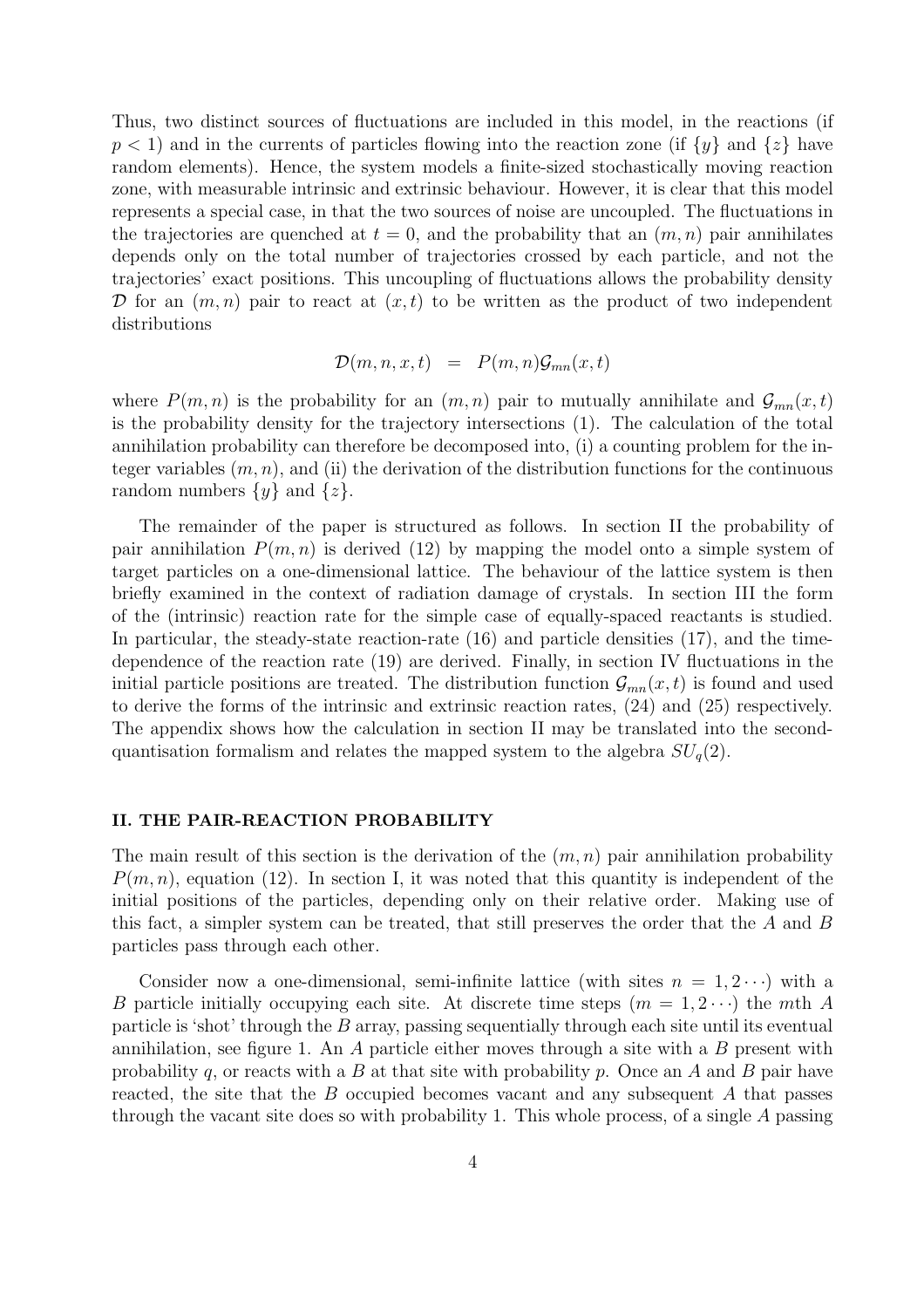through the lattice and eventually reacting, is considered to happen in a negligible amount of time. This mapped system is merely a deformation of the coordinates used in the original model, so both systems share the same pair annihilation probability  $P(m, n)$ .

It is useful to consider the statistics of the positions of the  $m$  vacancies that exist in the lattice immediately after the mth time step. The positions of these vacancies are labelled  $(n_1 \cdots n_m)$ , where it is important to note that the subscript used refers to the relative positions of the sites, i.e.  $n_1 < n_2 < \cdots < n_m$ , and not which A particle caused the vacancy at that position.

The rest of this section is devoted to the calculation of  $P(m, n)$ , the probability that the mth A reacts at site n. First, the probability of a particular distribution  $\Psi_m(n_1 \cdots n_m)$  for the positions of the m vacancies is derived, equation  $(3)$ . These probabilities can be used as a convenient basis, in the sense that all other probabilistic quantities may be expressed as linear combinations of the  $\{\Psi_m\}$ . This basis is then used to find the expected vacancy density  $V_m(n)$  at site n, after m A particles have passed, equation(9). As an aside, a parallel is drawn between this simplified model and a crystal that has been damaged by radiation. In particular, it is shown that the damaged region described by  $V_m(n)$  propagates like a soliton through the B array, equation (10). Finally, the discrete gradient of  $V_m(n)$  is then used to calculate the required quantity  $P(m, n)$ , equation (12). The method described below translates into the second-quantisation formalism and shows the system to be described by the algebra  $SU_q(2)$ . The techniques used in this formalism are briefly reviewed in the appendix.

#### The basis for the mth time step  $\Psi_m$

The probability  $\Psi_m(n_1 \cdots n_m)$  that after m A particles have passed through the B lattice vacancies exist at sites  $n_1 < n_2 < \cdots < n_m$  is now derived. Consider first the simplest case  $m = 1$ , i.e. just after the first time step. The probability that the A particle has annihilated with a B on site  $n_1$  producing a vacancy there is

$$
\Psi_1(n_1) = pq^{n_1-1} = (q^{-1}-1)q^{n_1}
$$

where p is the probability a single reaction could occur, and  $q = (1 - p)$ .

Now consider the state of the system after the second time step, i.e. after a total of two A particles have passed through the B lattice. Vacancies now exist at sites  $n_1$  and  $n_2$  (where relabelling may be necessary to ensure that  $n_1 < n_2$ ). There are two histories that contribute to this configuration, each with different probabilities. Either a vacancy first appeared at site  $n_2$  and then the second one at site  $n_1$ , or the first vacancy at site  $n_1$  and the second at site  $n_2$ . The probability of the first history is just the product  $\Psi_1(n_1)\Psi_1(n_2)$  as the second A particle does not pass through the vacancy produced by the first A particle. However, in the second history described, the second A particle does pass through the vacancy at  $n_1$ , increasing its chance of reacting with any site  $n > n_1$  by a factor of  $q^{-1}$ . Therefore,

$$
\Psi_2(n_1, n_2) = \Psi_1(n_1)\Psi_1(n_2) + q^{-1}\Psi_1(n_1)\Psi_1(n_2)
$$
  
\n
$$
\Psi_2(n_1, n_2) = (1 + q^{-1})\Psi_1(n_1)\Psi_1(n_2)
$$
  
\n
$$
\Psi_2(n_1, n_2) = (q^{-2} - 1)(q^{-1} - 1)q^{n_1 + n_2}.
$$
\n(2)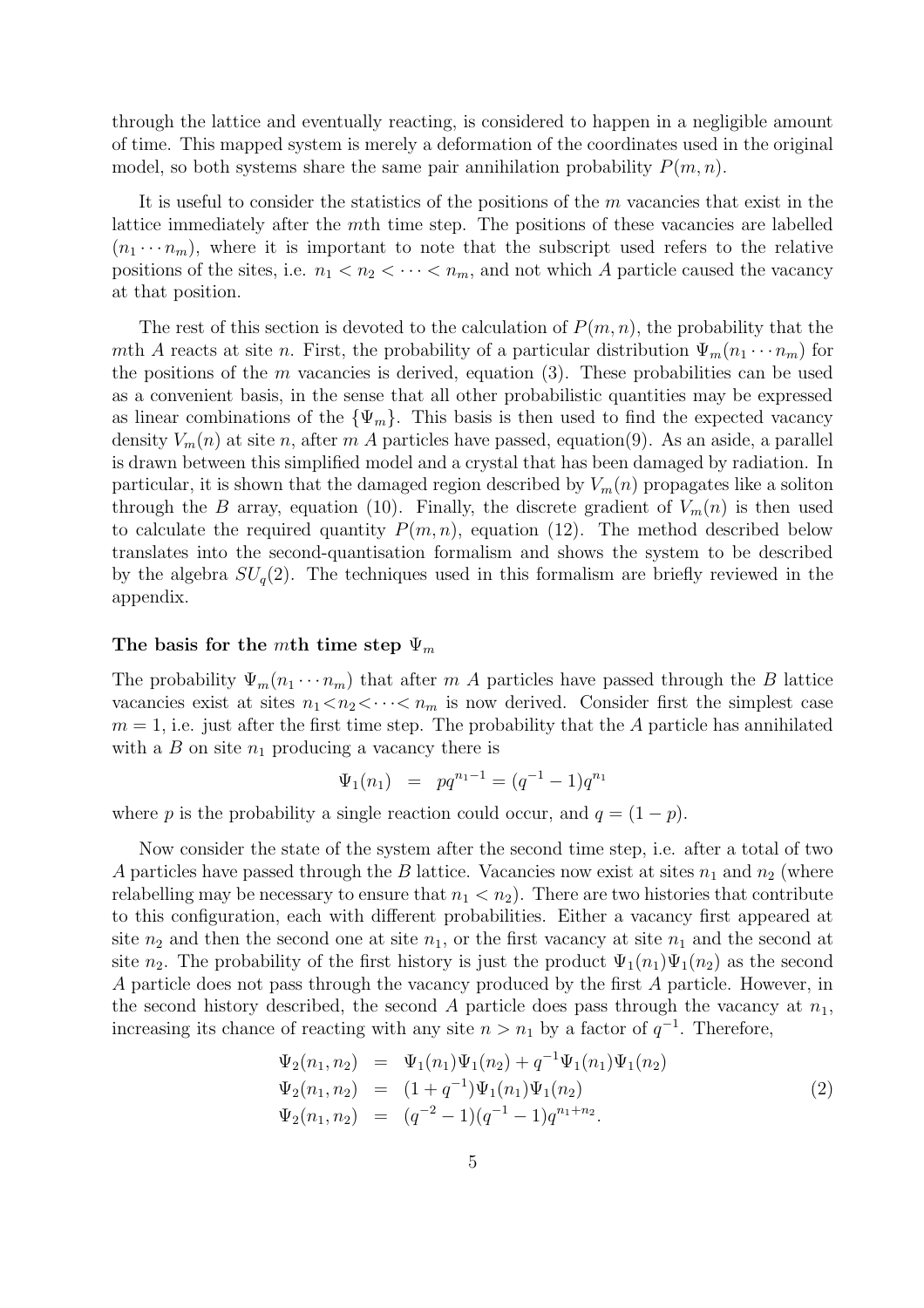It is simple to generalise to the m-vacancy basis  $\Psi_m(n_1 \cdots n_m)$ . The states at the  $(m-1)$ th time step that can contribute to an mth time step configuration are those with vacancies at  $(n_2 \cdots n_m)$ ,  $(n_1, n_3 \cdots n_m)$ ,  $\cdots$ ,  $(n_1 \cdots n_{m-1})$ . In each of these cases, to produce the final state  $(n_1 \cdots n_m)$  the mth A particle must react with sites  $n_1, n_2 \cdots n_m$  respectively. Therefore, taking account of how many vacancies the mth A particle must pass through in each case, a relation between the bases that describe the system after time steps  $(m - 1)$ and m can be written

$$
\Psi_m(n_1 \cdots n_m) = \Psi_1(n_1) \Psi_{m-1}(n_2 \cdots n_m) \n+ q^{-1} \Psi_1(n_2) \Psi_{m-1}(n_1, n_3 \cdots n_m) + \cdots \n+ q^{-(m-1)} \Psi_1(n_m) \Psi_{m-1}(n_1, n_2 \cdots n_{m-1}).
$$

Assuming that it is possible to write  $\Psi_{m-1} = C_{m-1} \prod_{j=1}^{m-1} \Psi_1(n_j)$  and using the result (2), the form for general  $m$  follows by induction

$$
\Psi_m(n_1 \cdots n_m) = (1 + q^{-1} + \cdots q^{-(m-1)}) C_{m-1} \prod_{j=1}^m \Psi(n_j) = C_m \prod_{j=1}^m \Psi(n_j)
$$
  

$$
\Psi_m(n_1 \cdots n_m) = \prod_{j=1}^m \left[ \frac{q^{-j} - 1}{q^{-1} - 1} \Psi_1(n_j) \right] = \prod_{j=1}^m \left[ (q^{-j} - 1) q^{n_j} \right].
$$
 (3)

Hence, the distribution of the  $m$  vacancies is given by a product of exponentials in the site labels, with care being taken to preserve the order  $n_1 < n_2 < \cdots < n_m$  in any sums that they appear.

## The vacancy density  $V_m(n)$

The probability that a vacancy is found at site n after  $m(A)$  particles have passed through the lattice,  $V_m(n)$ , is now derived. This density is given by the sum of all the  $\Psi_m$  that include a vacancy at the site  $n$ ,

$$
V_m(n) = \sum_{k=1}^m \tilde{\Psi}_m(n_1 \cdots, n_k = n, \cdots n_m)
$$

where the notation  $\tilde{\Psi}$  is used to denote an internal sum over all the unfixed variables, i.e. any  $n_j$  with  $j \neq k$ , that respects the order  $n_1 < n_2 < \cdots < n_m$ . Hence,

$$
\tilde{\Psi}_m(n_1 \cdots, n_k = n, \cdots n_m) = \sum_{\substack{n-(k-1) \\ n_1=1}}^{n-(k-1)} \cdots \sum_{\substack{n_{k-1}=n_{k-2}+1 \\ n_{k+1}=n+1}}^{\infty} \sum_{\substack{m=1 \\ n_{k+1}=n+1}}^{\infty} \cdots \sum_{\substack{m=n_{m-1}+1 \\ n_m=n_{m-1}+1}}^{\infty} \Psi_m(n_1 \cdots, n_k = n, \cdots n_m). \tag{4}
$$

For the case  $m = 1$ , the vacancy density is simply  $V_1(n) = \Psi_1(n)$ . However, after the second A particle passes through the B array a sum must be made over the unfixed variables

$$
V_2(n) = \tilde{\Psi}_2(n_1 = n, n_2) + \tilde{\Psi}_2(n_1, n_2 = n)
$$
  

$$
V_2(n) = \sum_{n_2=n+1}^{\infty} \Psi_2(n_1 = n, n_2) + \sum_{n_1=1}^{n-1} \Psi_2(n_1, n_2 = n)
$$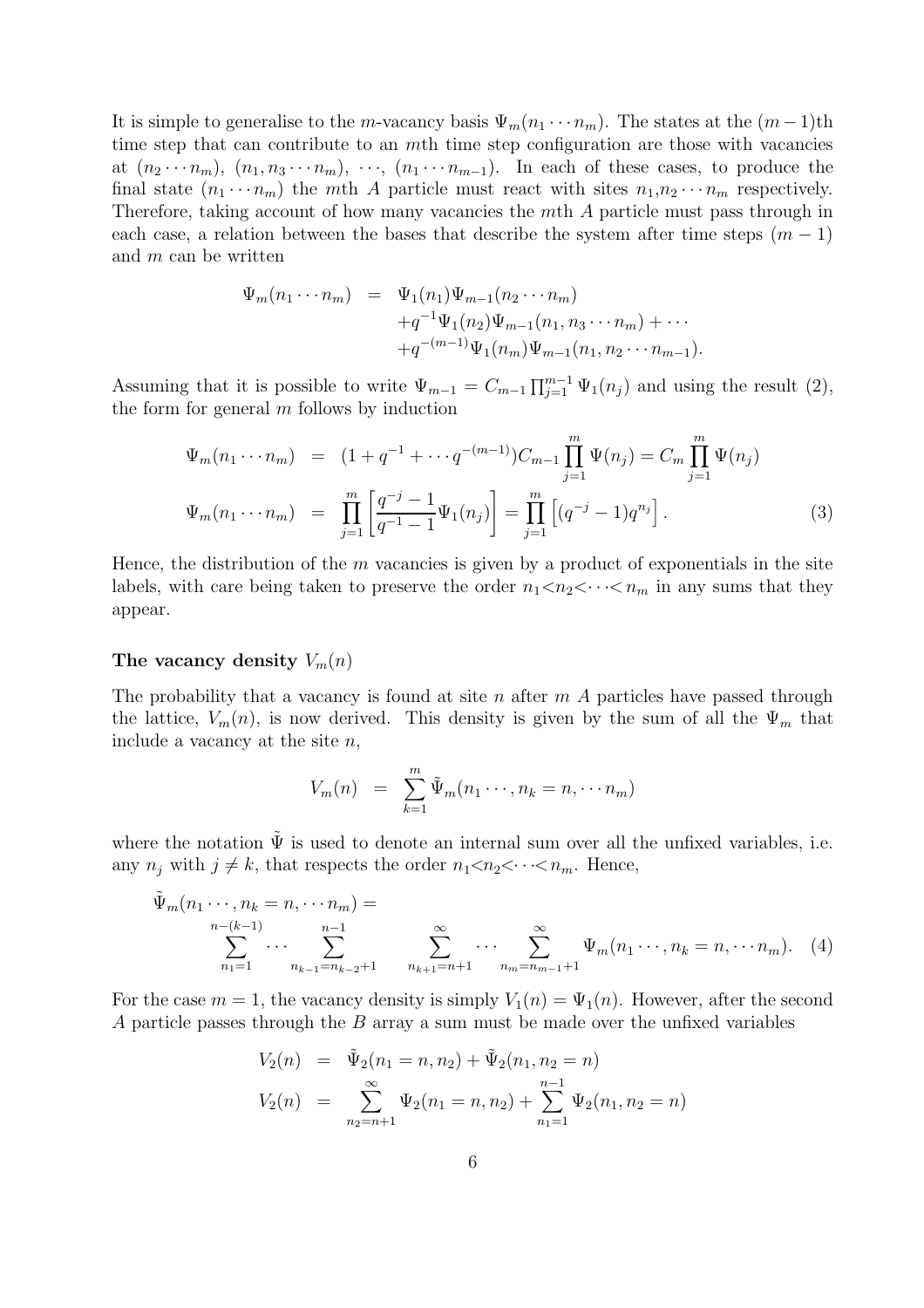$$
V_2(n) = (1+q^{-1})\Psi_1(n)\left(\sum_{j=n+1}^{\infty} \Psi_1(j) + \sum_{j=1}^{n-1} \Psi_1(j)\right)
$$
  

$$
V_2(n) = q^n(q^{-2} - 1)\left(\sum_{j=1}^{\infty} \Psi_1(j) - \Psi_1(n)\right)
$$
  

$$
V_2(n) = q^n(q^{-2} - 1) (1 - V_1(n)).
$$

The density for  $m = 2$  is therefore related to the  $m = 1$  case, by making use of the product form of  $\Psi_2$ . It is possible to generalise this result and obtain a recursion relation. The following two results will prove useful. First the product form of  $\Psi_m$  is used to relate  $\Psi_m$ to  $\Psi_{m-1}$ 

$$
\Psi_m(n_1\cdots, n_k = n, \cdots n_m) \equiv q^n(q^{-m} - 1)\Psi_{m-1}(n_1\cdots n_{k-1}, n_{k+1}\cdots n_m). \tag{5}
$$

Second, a slightly less trivial result, that nevertheless has a simple interpretation

$$
\sum_{k=1}^{m} \tilde{\Psi}_{m-1}(n_1 \cdots n_{k-1}, n_{k+1} \cdots n_m) \equiv 1 - \sum_{k=1}^{m-1} \tilde{\Psi}_{m-1}(n_1 \cdots, n_k = n, \cdots n_{m-1}) \qquad (6)
$$

$$
\equiv 1 - V_{m-1}(n).
$$

The LHS of this equation is the sum of all the  $\Psi_{m-1}$  that do not include a vacancy on site n. This is simply the sum of all possible  $\Psi_{m-1}$  ( $\equiv$  1 by normalisation) less those that include the site n; the statement on the RHS of (6). The  $\Psi s$  in this equation are identical to those in equation (4) in as much as they involve an ordered sum over all unfixed variables. However, it should be noted that, though on the LHS the term  $n_k = n$  has been factored out by using (5), the order restriction still holds, i.e.  $n_{k-1} < n$  and  $n_{k+1} > n$ .

Both these results generalise the method used already to find  $V_2(n)$ . Therefore, for the case of m vacancies

$$
V_m(n) = \sum_{k=1}^{m} \tilde{\Psi}_m(n_1 \cdots, n_k = n, \cdots n_m)
$$
  
\n
$$
V_m(n) = q^n (q^{-m} - 1) \sum_{k=1}^{m} \tilde{\Psi}_{m-1}(n_1 \cdots n_{k-1}, n_{k+1} \cdots n_m)
$$
\n(7)

$$
V_m(n) = q^n(q^{-m} - 1) (1 - V_{m-1}(n)). \tag{8}
$$

The recursion relation (8) can be solved, with the initial condition  $V_1(n) = \Psi_1(n)$ , to give the vacancy density at site n after  $m$  A particles have passed through the  $B$  array

$$
V_m(n) = -\sum_{j=1}^m \left[ \prod_{k=j}^m (q^n - q^{n-k}) \right]
$$
  
\n
$$
V_m(n) = -q^{(n-m)} \sum_{j=0}^{m-1} \left[ q^{(n-m)j} \prod_{k=0}^j (q^m - q^k) \right].
$$
\n(9)

Interestingly, in the limit of large m (in particular  $q^m \ll p$ ) the vacancy profile depends purely on the difference  $s = (n - m)$ . Interpreting the system as a crystal (the B array)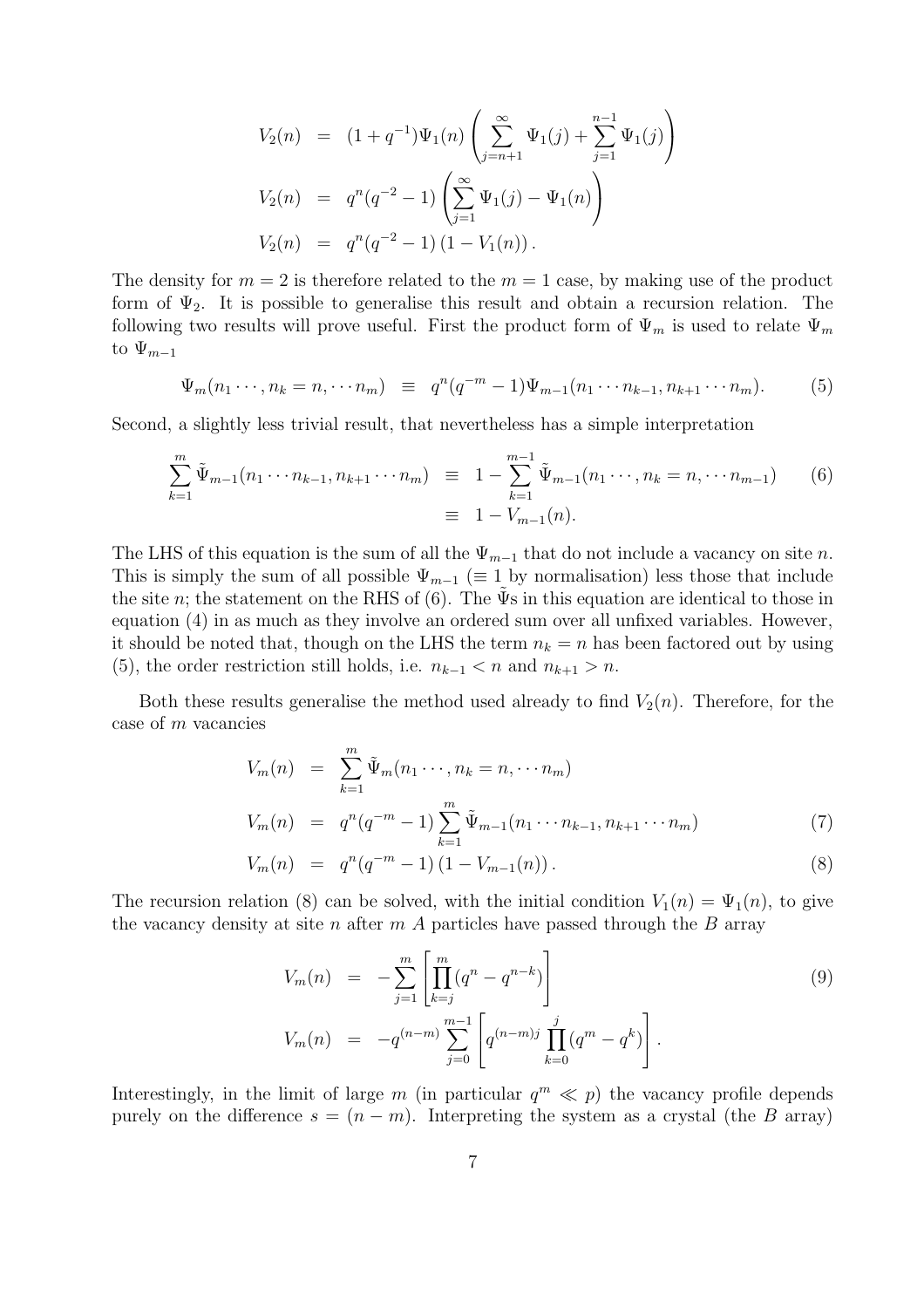that is being damaged by incoming radiation (the A particles), this implies that the interface between the damaged and undamaged regions reaches a steady-state moving profile

$$
\lim_{m \to \infty} V_m(n) = V(s) = q^s \sum_{j=0}^{\infty} (-q^s)^j q^{j(j+1)/2}
$$
\n(10)

$$
\sim \frac{1}{2} (1 - \tanh(ps/2)) + O(p) \tag{11}
$$

where the second equation becomes valid in the case of low reaction probability  $p \ll 1$  and is analytically continued for  $s < 0$ . Therefore, the damaged region propagates like a soliton through the B array.

#### The pair-reaction probability  $P(m, n)$

The difference between the vacancy density at site n just after the mth and  $(m-1)$ th time steps is the probability that at the mth time step an annihilation occurs at site n. This is the required pair reaction probability  $P(m, n)$ .

$$
P(m, n) = V_m(n) - V_{m-1}(n)
$$
  
\n
$$
P(m, n) = q^{(n-m)} \sum_{j=0}^{m-1} \left[ q^{(n-m)j} (1 - q^{j+1}) \prod_{k=1}^j (q^m - q^k) \right],
$$
\n(12)

which is the main and final result of this section. For the case studied in [9], i.e.  $q = 0$ , this result reduces to a delta function as expected, i.e.  $P(m, n) = \delta(m, n)$ . In the next section  $P(m, n)$  is used to study the original model described in section I, with equal spacing between neighbouring reactants at  $t = 0$ .

#### III. THE REACTION ZONE WITHOUT CURRENT FLUCTUATIONS

Reverting back to the original model described in the first section,  $P(m, n)$  is reinterpreted as the probability that an  $(m, n)$  pair of particles mutually annihilates in a system of ballistically moving reactants. In this section, the model is studied with the initial conditions  $y_m = -m\varrho^{-1}$  and  $z_n = n\varrho^{-1}$ , i.e. with no fluctuations in the particle currents. The point of intersection of an  $(m, n)$  pair of trajectories is therefore

$$
x = x_r = (n - m)/2\varrho \t t = (m + n)/2c\varrho,
$$
 (13)

i.e. reactions occur only at discrete positions and times. The lack of fluctuations in the currents negates the need to discuss the extrinsic behaviour, as the intrinsic reaction zone will not wander stochastically. In fact as  $\mathcal{R}_I = \mathcal{R}_E$  for these initial conditions, the zero current-fluctuation reaction zone will be denoted by  $\mathcal{R}_0$  to avoid confusion with section IV. The steady currents also mean that the centre of the overlap region is always at the origin, and therefore  $x_r = x$  in this case. As will be shown in the next section, even when current fluctuations are taken into account, the form of the intrinsic reaction rate remains the same as for this case, as long as  $x_r$  is then measured from the centre of the stochastically moving overlap centre seen in section IV.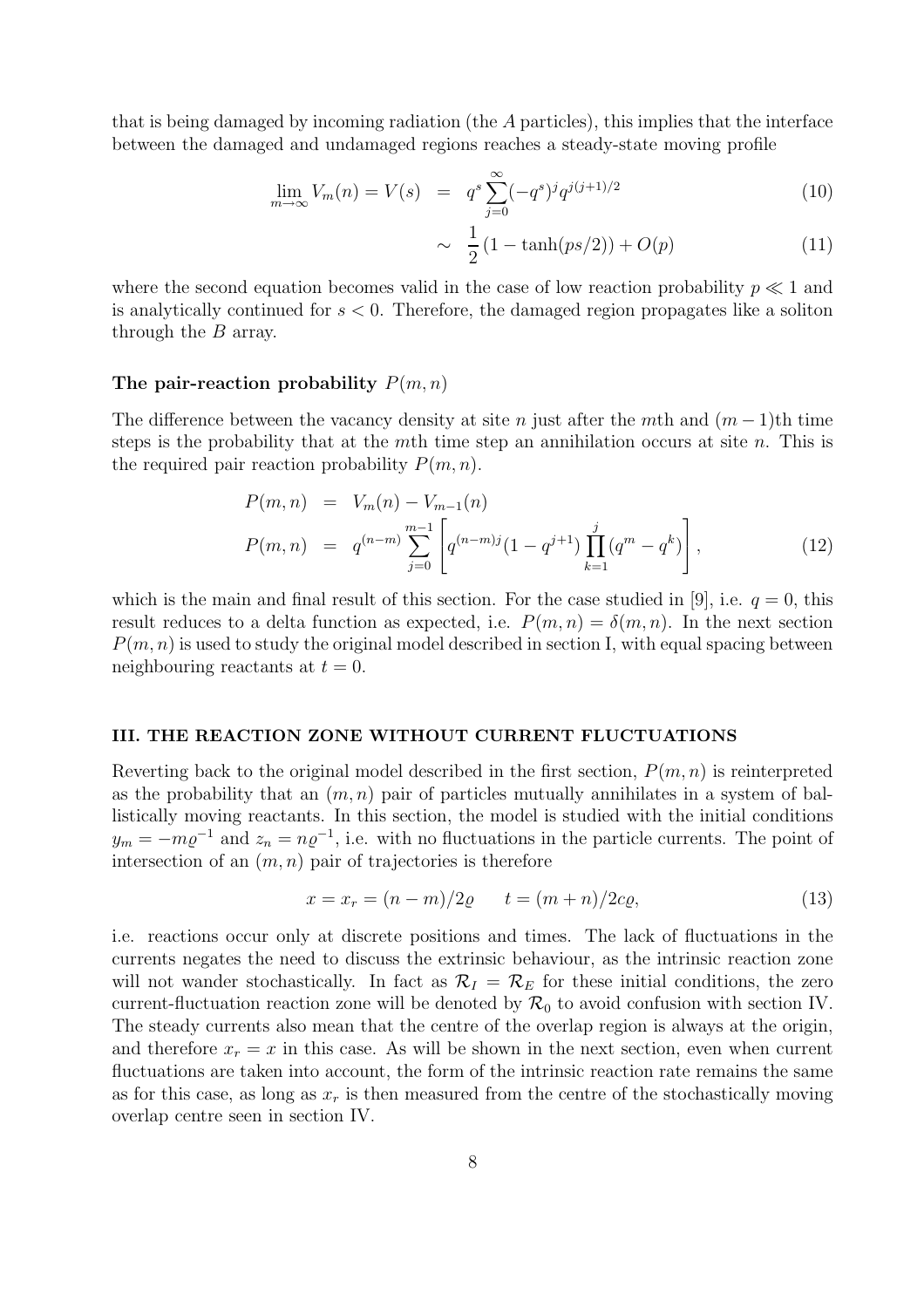In the rest of this section several aspects of equation (12) are studied. First, the steadystate reaction rate (16) and particle densities are derived (17). Second, the dynamics of  $P(m, n)$  in the  $O(p)$  approximation is studied and the system is shown to decay to the steady state in finite time (19). Finally, the correlations in the reaction zone are briefly discussed, with reference to the mean-field and  $O(p)$  approximations.

## The steady-state limit and  $O(p)$  time dependence

After a sufficient length of time, characterised by  $q^m \ll p$ , equation (12) becomes a function of  $(n - m) = s$  only. This is in much the same way as for equation (10) and can also be interpreted as a late-time or steady-state limit. Therefore, for large  $m$  (or  $n$  by symmetry) any  $(m + l, n + l)$  pair will have the same probability of reacting, regardless of the value l takes,

$$
\lim_{m \to \infty} P(m, n) = P(s) = q^s \sum_{j=0}^{\infty} \left[ (-q^s)^j q^{j(j+1)/2} (1 - q^{j+1}) \right]
$$
(14)

$$
P(s) = \frac{p}{4\cosh^2(ps/2)} + O(p^2). \tag{15}
$$

The production rate of  $\emptyset$  particles at a position  $x_r = s/(2\varrho)$  can now be found, namely  $2c\rho P(2x_r\varrho)$ . However, the nature of the initial conditions means that reactions can occur only at discrete positions  $(s = 0, \pm 1 \cdots)$ . So, to derive the reaction rate  $\mathcal{R}_0(x_r)$  which is the production rate *per unit space*, a coarse-graining is made over a length scale  $\varrho^{-1}$ 

$$
\mathcal{R}_0(x_r) = 2c\varrho^2 P(2x_r\varrho). \tag{16}
$$

This reaction rate (characterising the intrinsic reaction zone) is shown graphically in figure 2 for  $p = q = 1/2$  with comparison made between the  $O(p)$  and mean-field approximations (to be described below). The particle densities can also be found, given that  $[1 - V(s)]$  is the probability a  $B$  particle still exists just after a reaction occurs at site  $s$  (and similarly for the A particles). Therefore, the density profiles  $\varrho_A(x_r)$  and  $\varrho_B(x_r)$  in the steady-state are

$$
\varrho_A(x_r) = \varrho[1 - V(-2\varrho x_r)] \quad \text{and} \quad \varrho_B(x_r) = \varrho[1 - V(2\varrho x_r)]. \tag{17}
$$

These profiles are also shown, for the same parameters  $q = p = 1/2$ , in figure 2, with comparison made to the  $O(p)$  approximation.

To examine the passage to the steady state, it is illuminating to derive the time dependence of (12) to first order in p, i.e. take the limit  $p \ll 1$  in equation (12) but still keep m finite.

$$
P(m,n) = p \left( 2 \cosh(p(n-m)/2) - \exp^{-p(m+n)/2} \right)^{-2} + O(p^2)
$$
 (18)

$$
\mathcal{R}_0(x_r, t) = \frac{pc \varrho^2 \theta (c \varrho t - 1 - \varrho |x_r|)}{2 \left(\cosh(p \varrho x_r) - \exp^{-p c \varrho t}\right)^2} + O(p^2), \tag{19}
$$

where  $\theta(u) = 1$  or 0 for  $u \ge 0$  or  $u < 0$ , respectively. It is clear that the system reaches a steady state exponentially quickly (a characteristic of systems with short-range correlations)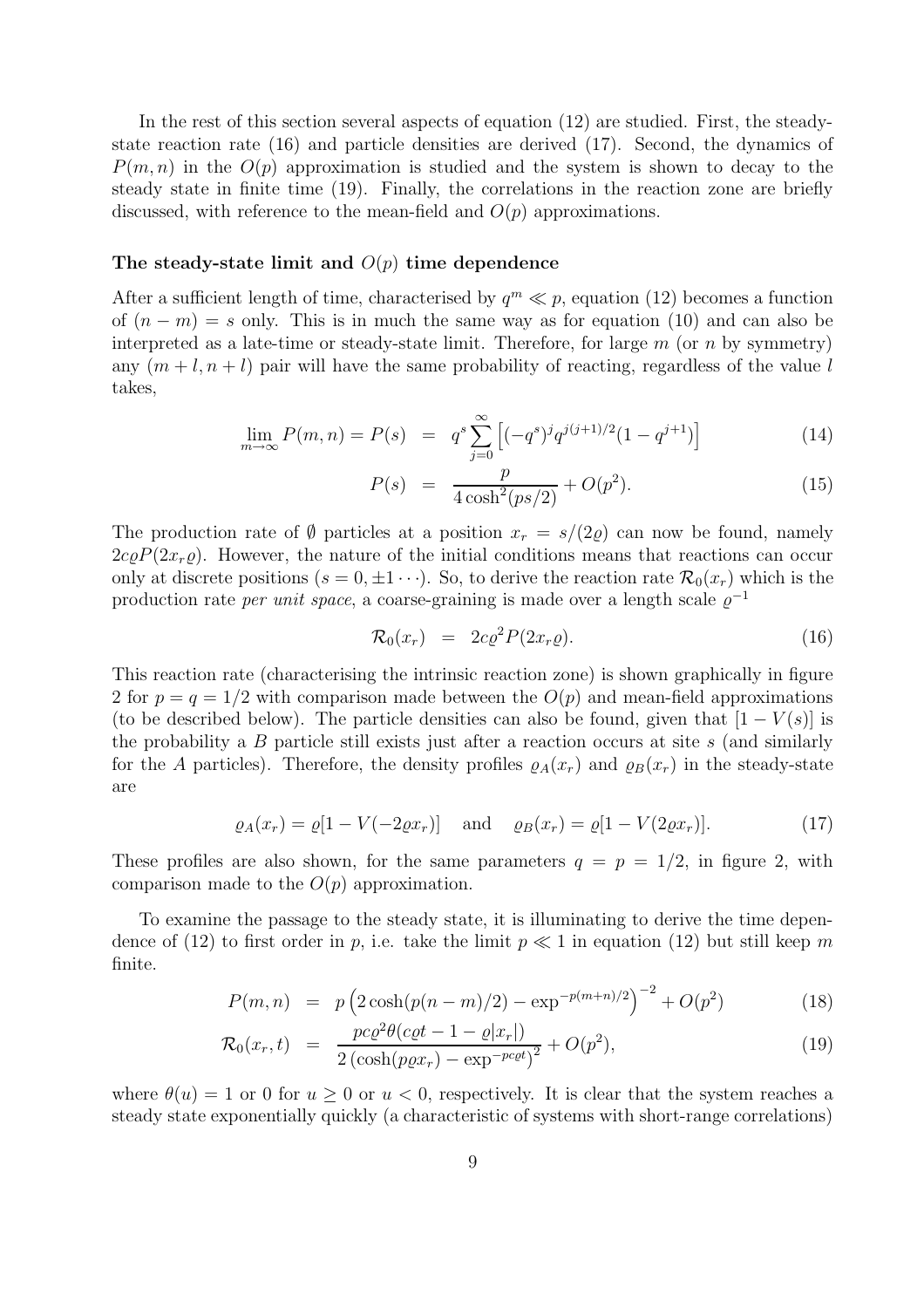with a decay time  $(pc\varrho)^{-1}$ . To leading order in t, this exponential decay time will also be a feature of the model with randomly distributed particles to be examined in section IV.

#### Correlations, the  $O(p)$  and mean-field approximations

The first order in p approximations (11), (15), (18) and (19) valid for  $p \ll 1$  represent the case where each particle passes through very many of its opposite kind before finally annihilating. In this  $p \ll 1$  limit it could therefore be expected that a *mean-field* approach becomes exact. For the reaction model the mean-field approximation is one that neglects density correlations in the reaction zone. It assumes that the probability of a reaction occurring depends on the product of the probabilities that an A and B particle are present, i.e. that the  $A$  and  $B$  densities are independent statistical quantities. Therefore, given that  $[1-V_{m-1}(n)]$  is the probability that the *n*th B has not annihilated before meeting the mth A particle (and similarly for the mth A particle by symmetry), the mean-field approximation is

$$
P_{mf}(m,n) = p[1 - V_{n-1}(m)][1 - V_{m-1}(n)]
$$
  
\n
$$
P_{mf}(s) = p[1 - V(s-1)][1 - V(s+1)]
$$
\n(20)

where the second equation is the steady-state limit. From these equations it can be seen by substitution that the  $O(p)$  approximations (valid only in the limit  $p \to 0$ ) are indeed mean-field like. Though, this is not to say that the  $O(p)$  and mean-field approximations are equivalent outside the small  $p$  limit, as can been seen in figure 2 where comparison can be made for  $p = 0.5$ .

For the  $p \ll 1$  case, the reaction zone will be much larger than the interparticle spacing, and any structure will slowly vary with the variables m or n. Therefore, the  $O(p)$ approximations can also be captured from the continuum mean-field equations

$$
\frac{\partial \varrho_A}{\partial t} = -c \frac{\partial \varrho_A}{\partial x} - r \varrho_A \varrho_B \qquad \frac{\partial \varrho_B}{\partial t} = +c \frac{\partial \varrho_B}{\partial x} - r \varrho_A \varrho_B.
$$

where r is the reaction parameter. However, the full results  $(9)$ ,  $(10)$ ,  $(12)$  and  $(14)$  cannot be obtained by such a mean-field approach, as can be seen in figure 2 where  $P_{mf}(s)$  and  $P(s)$  are compared. The figure shows that the correlations are strongest in the centre of the reaction zone and decay quickly towards the edge of the overlap region.

Interestingly, a similar cross-over to mean-field behaviour is also seen in the case of diffusive reactants [12] in the limit of high diffusivity and low reaction rate. The interpretation, of many interactions between particles before final annihilation occurs, is the same.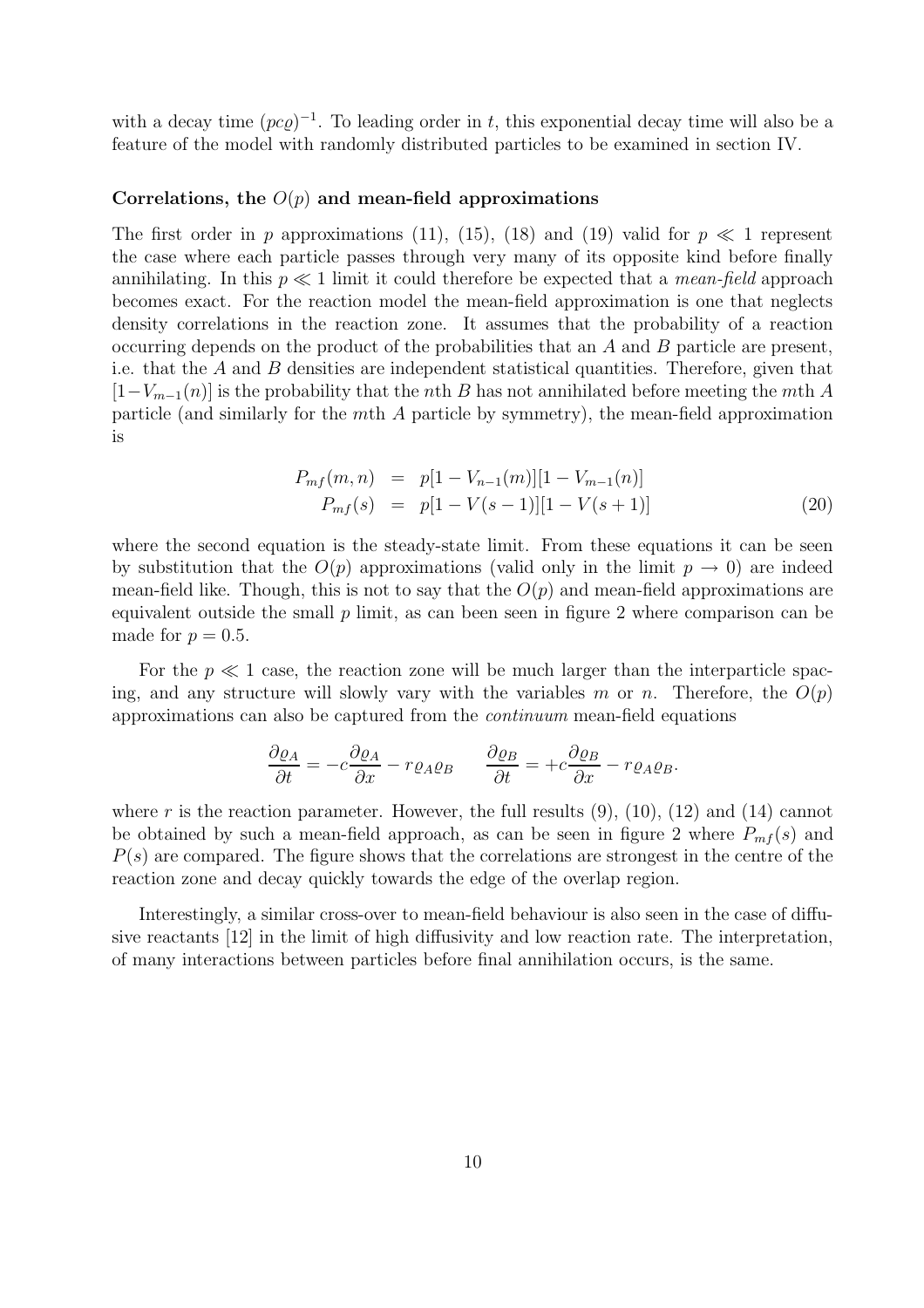#### IV. REACTION ZONES

In this section the case of fluctuations in the initial conditions is treated (though still with each species initially segregated to either side of the origin). This allows the intrinsic and extrinsic reaction rates for the system with fluctuations in both reactions and particle currents to be found, equations (24) and (25).

The initial positions of each species of particle are chosen to be uncorrelated with an average spacing  $\varrho^{-1}$  and are described by Poissonian distributions with the variances of the interparticle spacing being  $\varrho^{-2}$ . Hence, both  $y_m$  and  $z_n$ , the initial positions of the mth A and nth B particles, can be written as sums of independent random numbers

$$
y_m = (y_m - y_{m-1}) + (y_{m-1} - y_{m-2}) + \cdots + (y_2 - y_1) + (y_1 - 0)
$$
  
\n
$$
z_n = (z_n - z_{n-1}) + (z_{n-1} - z_{n-2}) + \cdots + (z_2 - z_1) + (z_1 - 0).
$$

The central limit theorem can now be used, stating that for large  $m$  and  $n$  such sums of many independent random numbers, drawn from the same distributions, become the Gaussians

$$
\mathcal{Y}(y_m) \propto \exp\left(-\frac{(\varrho y_m + m)^2}{2m}\right) \quad \mathcal{Z}(z_n) \propto \exp\left(-\frac{(\varrho z_n - n)^2}{2n}\right). \tag{21}
$$

The probability density for the mth A and nth B trajectories to intersect at position  $x$ and time t (the function  $\mathcal{G}_{mn}(x,t)$  defined in section I) is now easily calculated. As both x and 2ct are linear combinations of independent Gaussian variables, for  $s \ll m$  their distribution functions are also Gaussians with means and variances linear combinations of those in equation (21)

$$
G_{mn}(x,t) = \frac{2c\varrho^2}{\pi(n+m)} \exp\left(-\left[\frac{(2\varrho x - (n-m))^2}{2(m+n)} + \frac{(2c\varrho t - (m+n))^2}{2(m+n)}\right]\right). \tag{22}
$$

Before calculating the intrinsic and extrinsic reaction rates for  $p < 1$ , the deterministic case  $p = 1$  examined in [9] is first reviewed. Because in this case, the reaction probability  $P(m, n) = \delta_{mn}$  the two domains of A and B particles never overlap and only an extrinsic reaction rate can be meaningfully defined. The probability density for reactions to occur, i.e. for  $(m, m)$  pairs to intersect, at  $(x, t)$  is given by

$$
\mathcal{R}_{p=1} \simeq \sum_{m=1}^{\infty} \sum_{n=1}^{\infty} \delta_{mn} \mathcal{G}_{(m,n)}(x)
$$
  

$$
\mathcal{R}_{p=1} \simeq \frac{c\varrho^2}{\sqrt{\pi c \varrho t}} \exp\left(-\frac{(\varrho x)^2}{c\varrho t}\right)
$$
(23)

in the limit of large m. This is the extrinsic reaction rate for the  $p = 1$  model and it implies the reaction front is a Gaussian random walker, covering a typical distance  $\sim (ct/\varrho)^{1/2}$  in a time t.

For the general case  $p \leq 1$  the points of intersection of these  $(m, m)$  pairs will be used as a convenient definition for the centre of the stochastically moving reaction zone. The forms of the intrinsic and extrinsic reaction rates can now be calculated.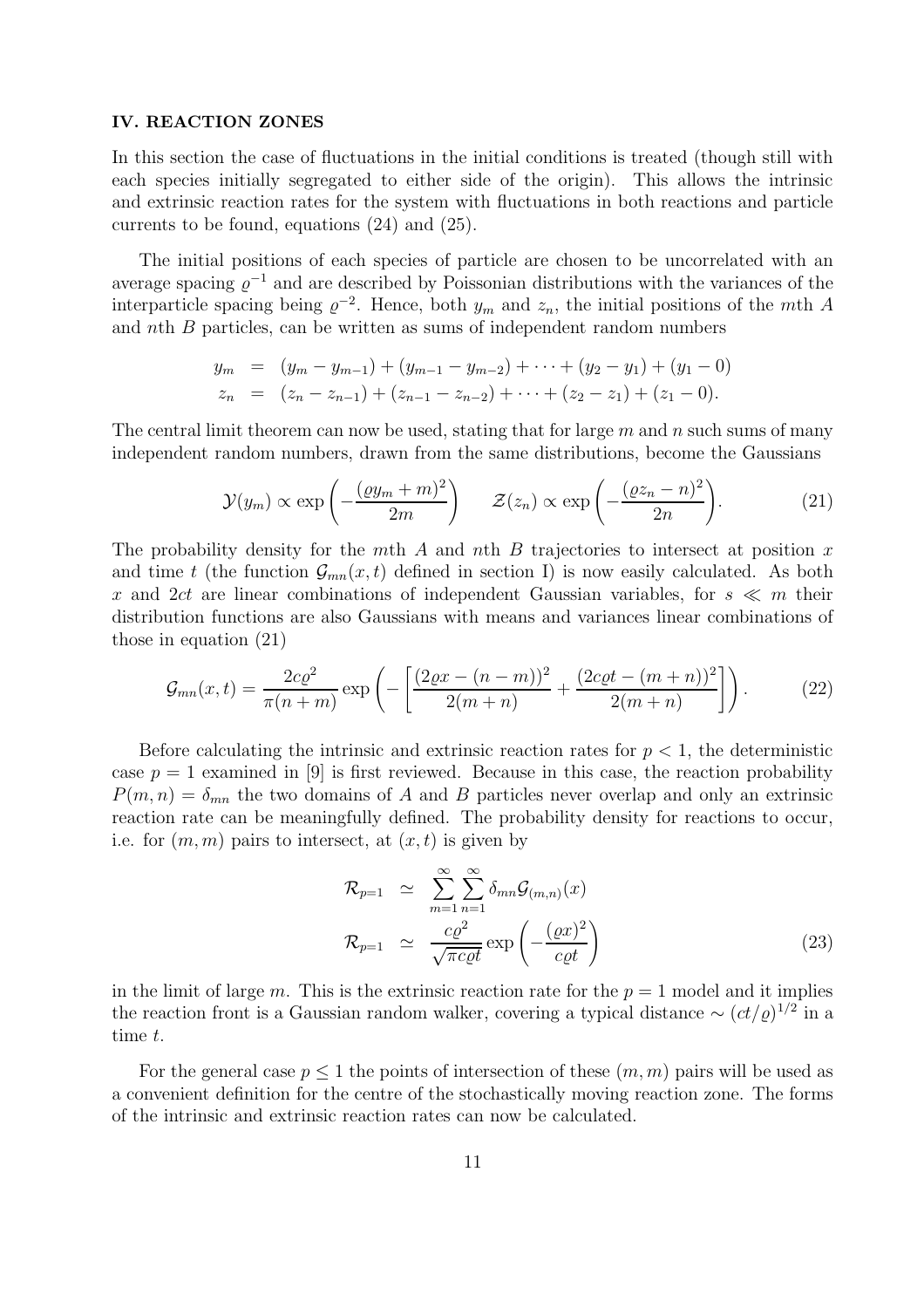#### The intrinsic reaction rate

The intrinsic reaction rate as defined in section I, is the reaction-rate profile seen in a single realisation of the system's evolution (measured relative to the centre of the A and B domains' overlap region). In this section it will be argued that, if reactions are measured relative to the position of the  $(m, m)$  pair intersections, the intrinsic reaction rate is on average equal to  $\mathcal{R}_0$ , the reaction rate for the zero current-fluctuations case examined in section III.

Consider the set of intersecting particle pairs that can be written  $(m - k, m + k)$  with m fixed and k varying. These pairs all share the same average time of intersection. Therefore, it is convenient to define the relative coordinates of intersection  $(x_r,t_r)$  of these pairs to the central  $(m, m)$  pair

$$
2x_r = (y_{m-k} + z_{m+k}) - (y_m + z_m) \qquad 2ct_r = (z_{m+k} - y_{m-k}) - (z_m - y_m)
$$
  

$$
x_r = k\varrho^{-1} + O(k^{1/2}\varrho^{-1}) \qquad t_r = 0 + O(k^{1/2}(2c\varrho)^{-1})
$$

where the  $O(k^{1/2})$  deviations are those expected from the Gaussian fluctuations (21). As the deviations are not functions of m, the noise in the particles' initial positions does not produce any time-dependent dispersion, i.e. the statistics of the pair intersections in the overlap region reach a steady-state. The relative time and positions are on average the same for the equally-spaced case seen in section III, though the Gaussian fluctuations about these average values introduce  $a \sim k^{1/2} \varrho^{-1}$  uncertainty in the position of the reactions. However, this broadening is not sufficiently strong to disrupt the  $\mathcal{R}_0$  profile if the inequality  $p^{1/2} \ll 1$ is satisfied, i.e. if the width of the reaction zone is much greater than the broadening. Rather, the fluctuations act to smooth the discontinuous nature of the equally-spaced reactant currents, for which a coarse-graining was necessary in section III. Therefore, from equation (19) the steady-state intrinsic reaction rate is

$$
\mathcal{R}_I(x_r) = 2c\varrho^2 P(2\varrho x_r)
$$
  
\n
$$
\mathcal{R}_I(x_r) = \frac{pc\varrho^2}{2\cosh^2(p\varrho x_r)} + O(p^2)
$$
\n(24)

It also follows that the particle streams have the coarse-grained density distribution seen in the ordered case. Hence, figure 2 also represents the profiles seen in the case with Gaussian fluctuations in the particle currents.

The width of the intrinsic reaction zone is  $\sim (p\varrho)^{-1}$  and from (23) in a time  $\Delta T$  it will typically move (as a whole) a distance ~  $(c\Delta T/\varrho)^{1/2}$ . Hence, any measurement made of the  $\emptyset$  production rate must have  $\Delta T \ll (p^2 c \varrho)^{-1}$ . Such a restriction can indeed be satisfied, and the  $\emptyset$  production rate that (24) predicts can be clearly seen in a Monte Carlo simulation of a single system, i.e. the system is self-averaging.

In the above analysis the steady state was assumed for the intrinsic reaction rate calculation. However, the arguments also follow through if the time-dependent intrinsic rate (19) is used, for  $p \ll 1$ . The width of the intrinsic reaction zone  $W_I$  therefore varies as

$$
W_I \propto (ct) \text{ for } t \ll t_I
$$
  

$$
W_I \propto (p\varrho)^{-1} \text{ for } t \gg t_I
$$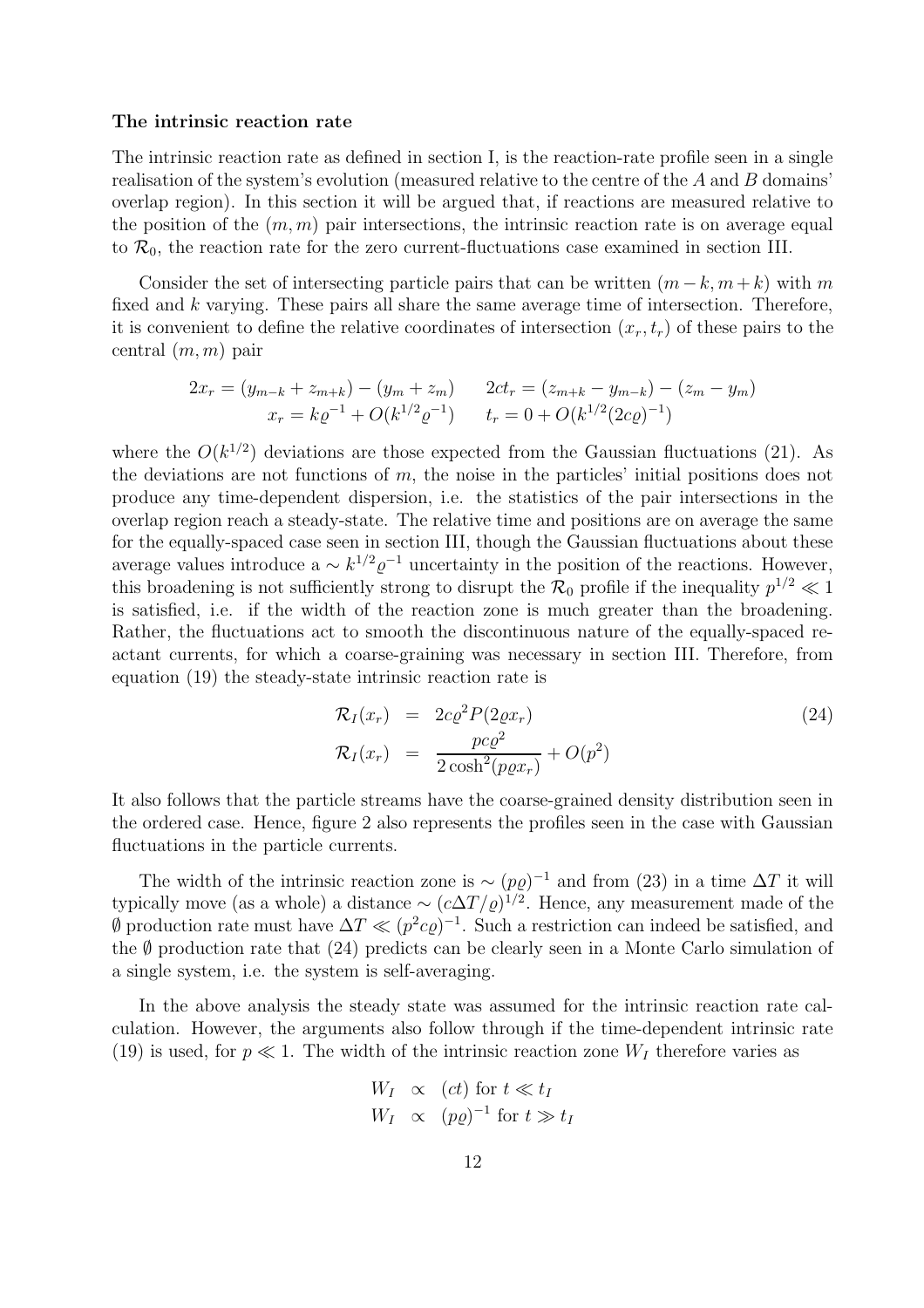where  $t_I = (p c \varrho)^{-1}$  is the relaxation time for the intrinsic rate given in the previous section. Hence, at early times the width increases linearly, until finally saturating at a finite timeindependent width.

It is unlikely that the present model studied is in the same universality class as the case of diffusive reactants. However, it is interesting to note that the asymptotics of the intrinsic reaction rates derived for the diffusive case and in the present case of ballistic reactants are both of the same form  $\sim e^{-a|x|}$ , in the steady state.

#### The extrinsic reaction rate

The extrinsic reaction rate, defined as the reaction rate at  $(x,t)$  averaged over all possible evolutions, implies an average over all the appropriately weighted initial particle positions  $\{y\}$  and  $\{z\}$ . It is therefore equivalent to the sum of probability densities for any  $(m, n)$ pair to annihilate at  $(x,t)$ . After the intrinsic reaction rate has relaxed to its steady-state limit, i.e. for times  $t \gg t_I$ , the extrinsic reaction rate can be expressed purely as a function of  $s = (n - m)$ .

$$
\mathcal{R}_E(x,t) = \sum_{m} \sum_{n} P(m,n) \mathcal{G}_{mn}(x,t)
$$
  

$$
\lim_{t \to \infty} \mathcal{R}_E(x,t) = \sum_{s} P(s) \mathcal{G}_s(x,t).
$$

The function  $\mathcal{G}_s(x,t)$  is the probability density that an  $(m, m + s)$  pair meet at  $(x,t)$  for any value of m with s fixed, in the limit  $t \gg (c\varrho)^{-1}$ 

$$
\mathcal{G}_s(x,t) = \lim_{t \to \infty} \sum_{m=1}^{\infty} \frac{c\varrho^2}{\pi m} \exp\left(\frac{-1}{4m} \left( (2\varrho x - s)^2 + (2c\varrho t - 2m)^2 \right) \right)
$$

$$
\mathcal{G}_s(x,t) = \frac{c\varrho^2}{\sqrt{\pi c \varrho t}} \exp\left(\frac{-(2\varrho x - s)^2}{4c\varrho t}\right).
$$

Therefore, the extrinsic reaction rate can be written as a convolution of the intrinsic rate over all the allowed paths the intrinsic reaction zone can take (each being weighted by a Gaussian).

$$
\mathcal{R}_E(x,t) = \frac{c\varrho^2}{\sqrt{\pi c \varrho t}} \sum_{s=-\infty}^{\infty} P(s) \exp\left(\frac{-(2\varrho x - s)^2}{4c\varrho t}\right)
$$
\n
$$
\mathcal{R}_E(x,t) = \sqrt{\frac{p^2 c \varrho^3}{16\pi t}} \sum_{s=-\infty}^{\infty} \frac{\exp\left(\frac{-(2\varrho x - s)^2}{4c\varrho t}\right)}{\cosh^2(p s/2)} + O(p^2).
$$
\n(25)

A second characteristic time  $t_E = (p^2 c \varrho)^{-1}$  is now introduced into the system by the Gaussian noise. This is the timescale on which the uncertainty in the position of the intrinsic reaction zone becomes equal to its steady-state width, i.e. the standard deviation of the position of the reaction zone's centre is of the order  $(p\varrho)^{-1}$ . For  $t \ll t_E$  the extrinsic and intrinsic rates are effectively the same, as there is little broadening. However, for times  $t \gg t_E$  the noise in the particle currents dominates, the extrinsic reaction rate becomes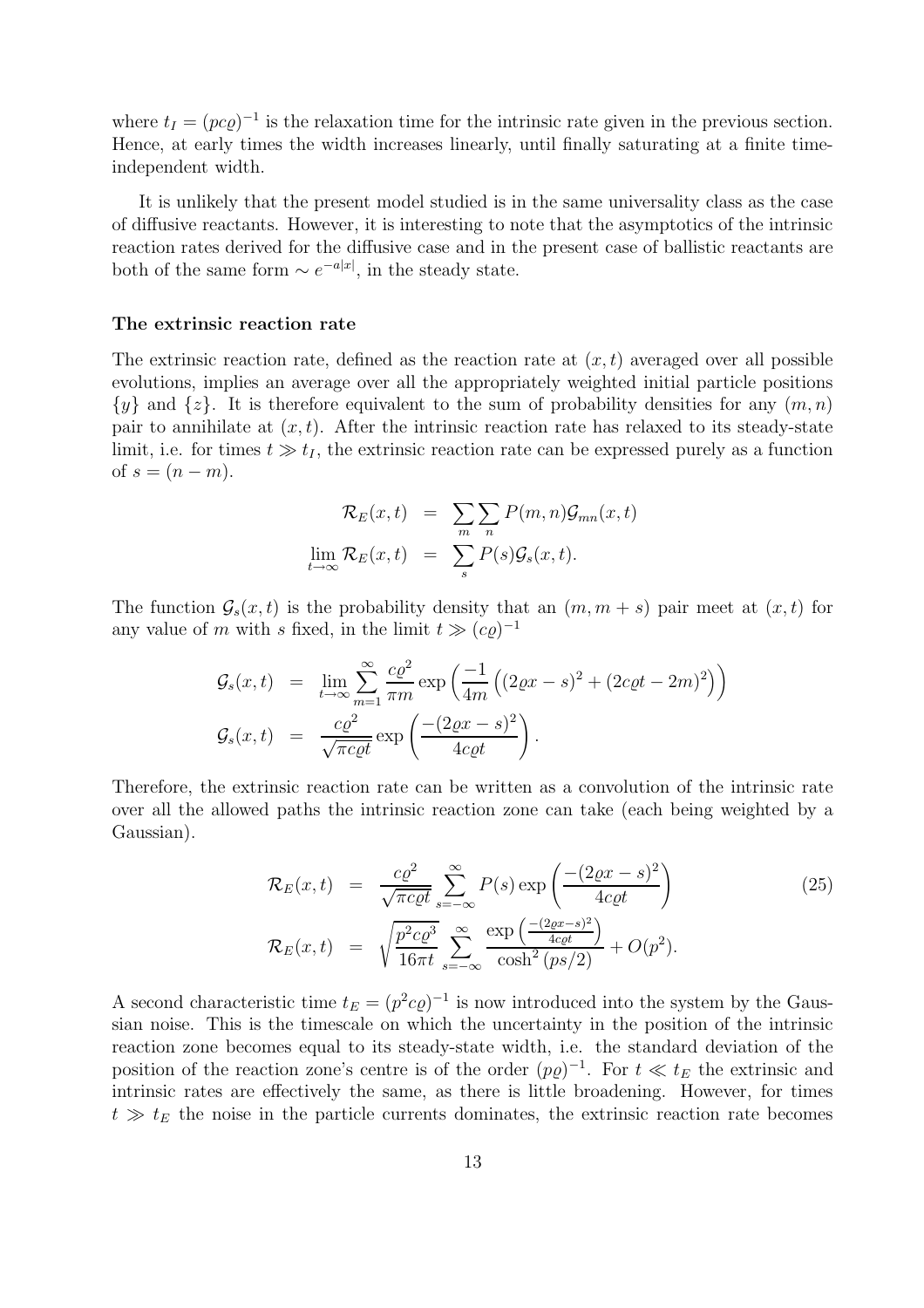a Gaussian and the result [9] is recovered. This is not surprising as for these times the structure of the intrinsic zone is unimportant and can be considered a point-like random walker. The width  $W_E$  of the extrinsic reaction rate as a function of time is therefore

$$
W_E \propto (ct) \text{ for } t \ll t_I
$$
  
\n
$$
W_E \propto (p\varrho)^{-1} \text{ for } t_I \ll t \ll t_E
$$
  
\n
$$
W_E \propto (ct/\varrho)^{1/2} \text{ for } t \gg t_E
$$

where  $t_I = (pc\varrho)^{-1}$  and  $t_E = (p^2c\varrho)^{-1}$ . The asymptotic behaviour (large x values) of the extrinsic reaction rate also has distinct forms as a function of time

$$
\mathcal{R}_E \sim \theta(ct - \varrho |x|) \text{ for } t \ll t_I
$$
  
\n
$$
\mathcal{R}_E \sim e^{-a|x|} \text{ for } t_I \ll t \ll t_E
$$
  
\n
$$
\mathcal{R}_E \sim e^{-bx^2/t} \text{ for } t \gg t_E.
$$

Hence, there is a cross over from exponential to Gaussian behaviour at late times.

#### V. DISCUSSION

In the present work, a new model for the reaction system  $A + B \to \emptyset$  with ballistic reactants has been introduced and solved exactly. The model includes two types of noise, in the reactions (due to the reaction probability being less than one) and in the currents of particles (due to disorder in the particles' initial positions). These fluctuations allow some of the characteristics of real systems to be exhibited, including a fluctuating  $A$  and  $B$  overlap region where the reactions occur, and a reaction zone that moves stochastically throughout the system. Comparison was made between the present model of ballistically moving reactants and that of isotropically diffusing reactants [12] studied under the RG framework. In particular, it was noted that the intrinsic reaction rates (the dynamic reaction region formed between the fluctuating  $A$  and  $B$  domains) have the same asymptotic form, though it is unclear if the two systems share the same universality class. An important physical difference between these two cases is that, in the ballistic model, particle order is preserved and interactions between a given pair of particles can occur only once. It would therefore be interesting to study the case of reactants that perform biased diffusion, because such a system would interpolate between the cases of isotropic diffusion and ballistic motion of reactants. As shown in the appendix, the method outlined in section II can be translated into the second-quantisation formalism with the vacancy dynamics described by the  $SU_q(2)$  algebra. Using the tools available in this formalism it may be possible to introduce interaction terms in the evolution operator that break the order of the particles, thereby introducing a bias-diffusive component into the otherwise deterministic motion.

Another case for further study would be to examine more closely the relation between the present model and the partially-asymmetric exclusion process (PASEP) with reflecting boundaries - also described by  $SU_q(2)$  [24]. The present model displays short-range correlations, as does the PASEP with reflecting boundaries. However, the PASEP with open boundaries is known to have three phases [25]–[29], one of which has long-range power-law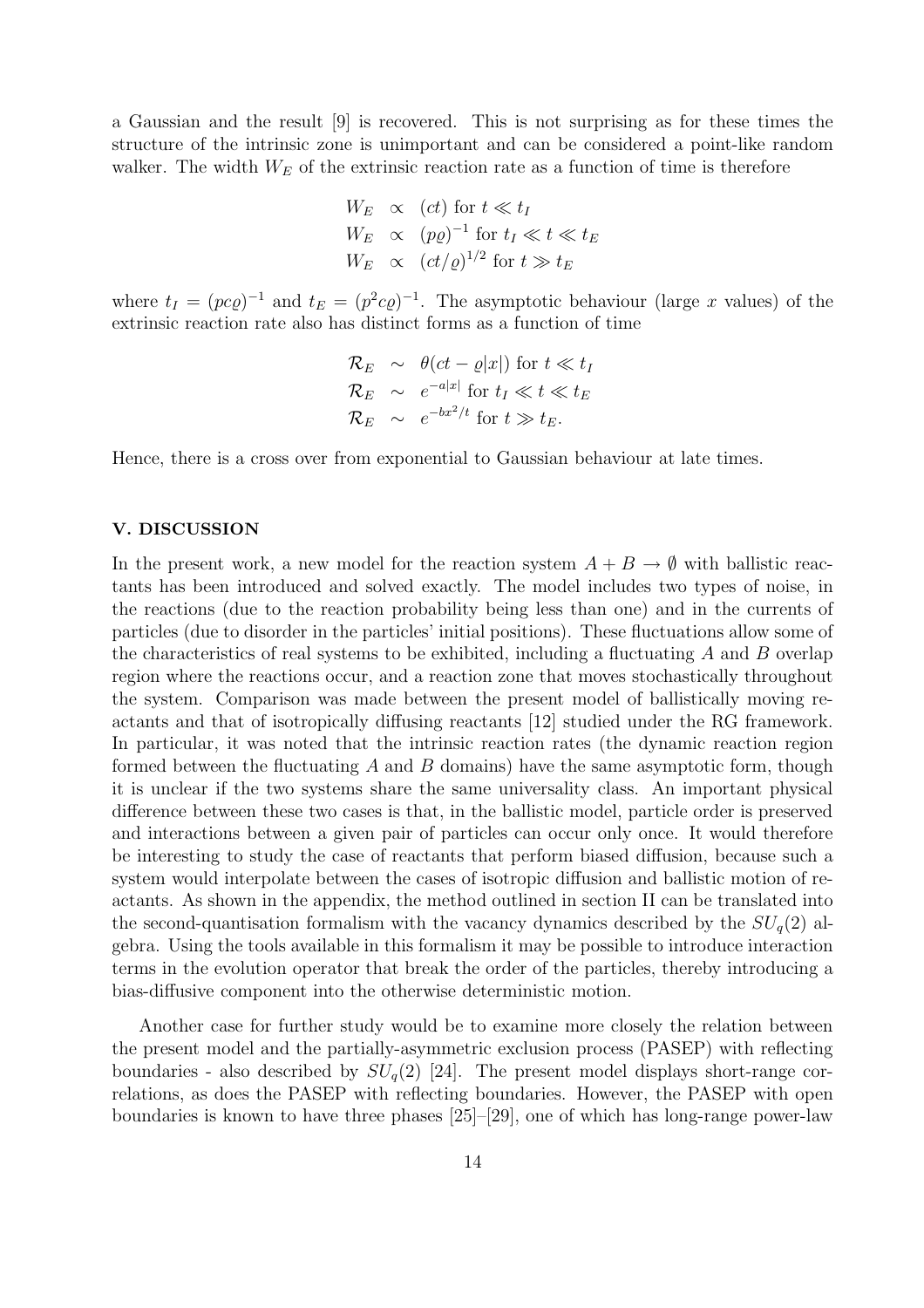behaviour. It would therefore be interesting to see if the open system also translates into a system of reacting particles.

## Acknowledgements

The author thanks S. Cornell for outlining the system studied in this paper. J. Cardy, M. R. Evans, R. B. Stinchcombe, G. M Schütz and P. Frantsuzov are also thanked for useful discussions. Financial support is acknowledged from the EPSRC under Award No. 94304282.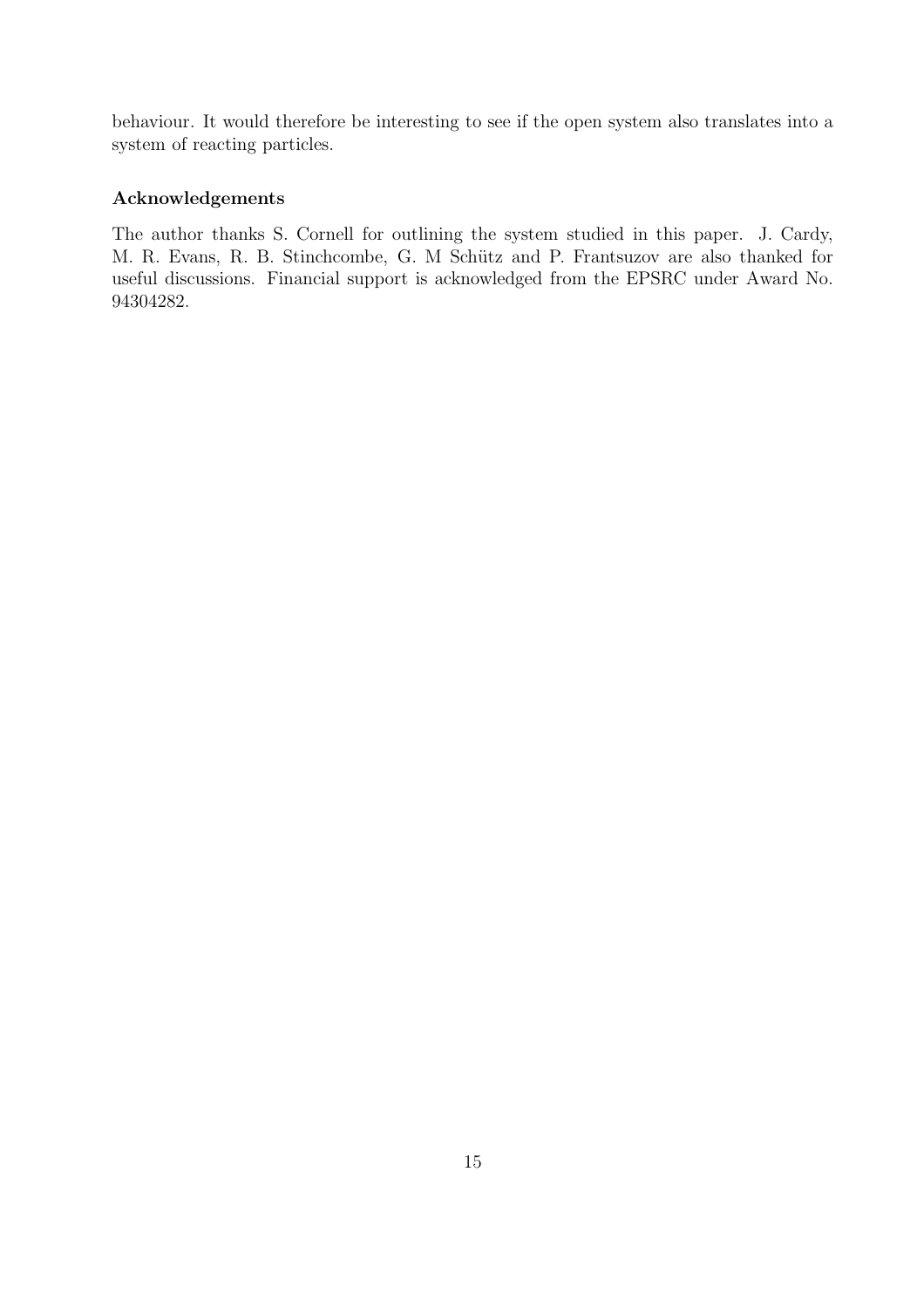#### APPENDIX. "Second-quantisation" formulation

As stated in section II, the method used to calculate  $P(m, n)$  can be viewed in terms of quantum-mechanical interacting particles. Here this formulation is briefly reviewed and the recipe for calculating quantities of interest is described.

The system studied in section II consists of a one-dimensional lattice with sites numbered 1, 2 $\cdots$ , etc. A lattice site k, described by the binary variable  $\eta_k$ , can either be occupied by a particle or a vacancy. If a vacancy is present at site k then  $\eta_k = 1$ , otherwise  $\eta_k = 0$ . Hence, the state of a single system is described by the set of variables  $\eta \equiv {\eta_k}$  and can be represented as a vector in a Fock space, i.e.

$$
\begin{array}{rcl}\n|\eta\rangle & = & |\eta_1, \eta_2, \cdots \eta_k \cdots \rangle \\
\langle \eta'|\eta\rangle & = & \prod\limits_{k=1}^{\infty} \delta(\eta'_k, \eta_k) = \delta(\eta', \eta)\n\end{array}
$$

Initially the system is full of  $B$  particles, represented by the state  $|0\rangle$ . The evolution of the system involves an A particle being 'shot' through the B array at time steps  $m = 1, 2 \cdots$ , etc. Each A particle passes through a B with probability  $q$ , or annihilates with the B with probability p. If no B is present at a site the A particle passes through to the next site with probability one, see figure 1. After each time step  $m$ , the system will have some probability  $P_m(\eta)$  of being in the state  $\eta$ . The vacancy creation and annihilation operators are now introduced

$$
C_k^+ | \cdots 0_k \cdots \rangle = \left[ p \prod_{i=1}^{k-1} q^{(1-\eta_i)} \right] | \cdots 1_k \cdots \rangle
$$
  

$$
C_k | \cdots 1_k \cdots \rangle = \left[ p \prod_{i=1}^{k-1} q^{(1-\eta_i)} \right]^{-1} | \cdots 0_k \cdots \rangle
$$

with the auxiliary relations  $C_k^+ | \cdots 1_k \cdots \rangle = C_k | \cdots 0_k \cdots \rangle = 0$ . Defining the q-commutator as  $[A, B]_q = AB - qBA$ , the following commutations relations hold for  $n_1 < n_2$ 

$$
\left[C_{n_1}^+, C_{n_2}^+\right]_q = \left[C_{n_2}, C_{n_1}^+\right]_q = \left[C_{n_1}, C_{n_2}^+\right]_q = \left[C_{n_2}, C_{n_1}\right]_q = 0 \qquad \left[C_n, C_n^+\right]_+ = 1 \qquad (26)
$$

where the final anticommutator is for same-site operators. These commutation relations provide a representation of  $SU_q(2)$ , i.e. 'q-deformed' spin-half particles [28]. The evolution equation for the system can now be written in terms of these vacancy creation and annihilation operators

$$
|P_m\rangle = \sum_{\eta} P_m(\eta) |\eta\rangle = \hat{T}^m |0\rangle
$$
  

$$
\hat{T} = \sum_{k=1}^{\infty} C_k^+
$$

where  $\hat{T}$  is the evolution operator. Introducing the left state  $\langle S| = \sum_{\eta'} \langle \eta' |$  any observable  $A(P_m)$  represented by the operator  $\hat{A}$  can be written in the following way

$$
\langle S | \hat{A}\hat{T}^m | 0 \rangle = \sum_{\eta'} \sum_{\eta} \langle \eta' | \eta \rangle A(\eta) P_m(\eta)
$$

$$
\langle S | \hat{A}\hat{T}^m | 0 \rangle = \sum_{\eta} A(\eta) P_m(\eta).
$$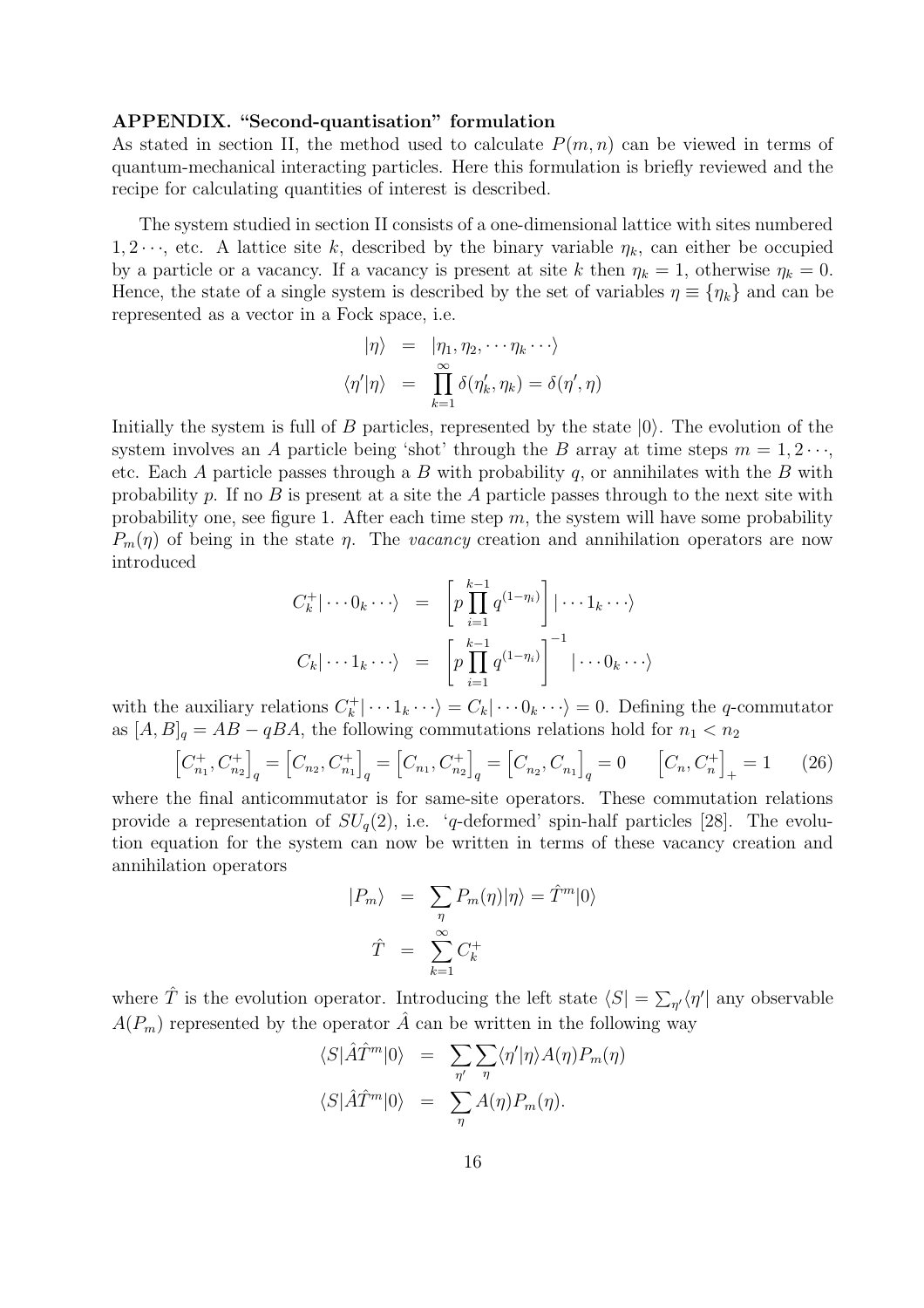In evaluating such observables it is useful to use a factorisation characteristic of the creation operators. If a string of creation operators is arranged, such that each operator acts in descending order (with respect to its subscript) on the right empty state, then the following property can be used

$$
\langle S|C_{n_1}^+C_{n_2}^+\cdots C_{n_m}^+|0\rangle = \langle S|C_{n_1}^+|0\rangle\langle S|C_{n_2}^+|0\rangle\cdots\langle S|C_{n_m}^+|0\rangle \tag{27}
$$

where the single-vacancy expectations are simply  $\langle S|C_k^+|0\rangle = pq^{k-1}$ .

In the formalism described above, all quantities expressible in terms of operators can be evaluated. Therefore

$$
\Psi(n_1, \cdots, n_m) = \langle S | \sum_{perms} C_{n_1}^+ C_{n_2}^+ \cdots C_{n_m}^+ | 0 \rangle
$$

$$
V_m(n) = \langle S | C_n^+ C_n \hat{T}^m | 0 \rangle
$$

$$
P(m, n) = \langle S | C_n^+ \hat{T}^{m-1} | 0 \rangle.
$$

are the forms for each of the objects calculated in section II. These can be evaluated by using the commutation relations (26) in the following way. Firstly for a given string, commute all annihilation operators to the right of the string. These objects when acting on the left state  $\langle S|$  will leave strings containing only creation operators. These strings can then be rearranged by using the appropriate relation in (26) so that they act on the zero state in descending order of subscript. Finally the factorisation property (27) can be used to calculate the expectation value.

Interestingly, the algebraic structure outlined here is identical to that used in the description of the partially-asymmetric exclusion process (PASEP) with reflecting boundary conditions, therefore corresponding to a noisy Burgers equation with zero average current [24]. Microscopically, the PASEP describes systems of particles that hop in a preferred direction with a repulsive interaction. Assuming that the particles hop with a leftwards bias, the density at site n seen when m such particles are confined to a semi-infinite lattice  $([1:\infty])$ , is identical to the vacancy density  $V_m(n)$  given by equation (10).

# References

- [1] For a recent review see S. Redner in Nonequilibrium Statistical Mechanics in One Dimension, ed V. Privman, Cambridge University Press 1997
- [2] R. Kroon, H. Fleurent and R. Sprik Phys. Rev. E 47 (1993) 2462
- [3] D. Toussaint and F. Wilczek J. Chem. Phys. 78 (1983) 2642
- [4] Part VII Experimental results. Nonequilibrium Statistical Mechanics in One Dimension, ed V. Privman, Cambridge University Press 1997
- [5] L. Gálfi and Z. Rácz *Phys. Rev. A* 38 (1988) 3151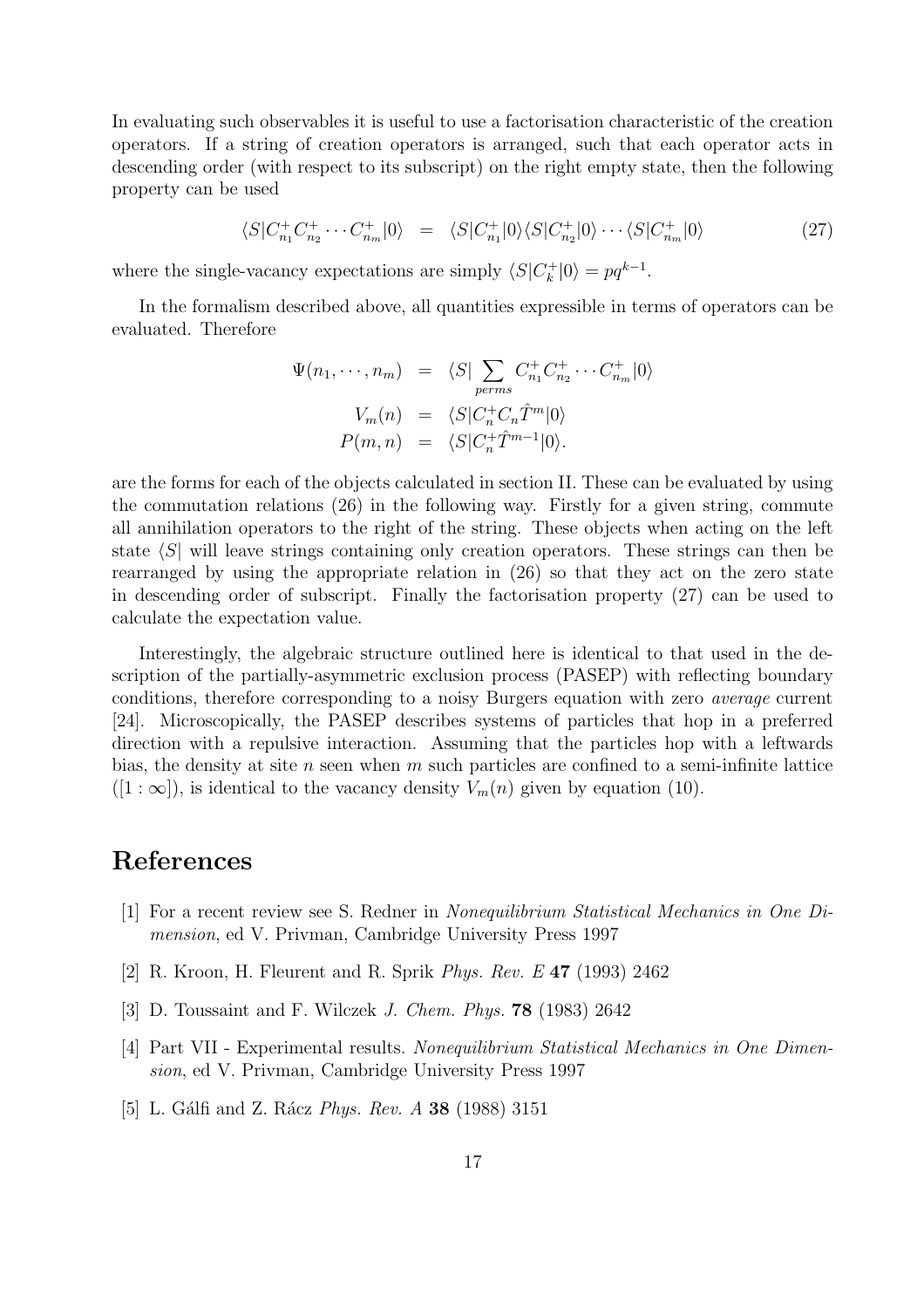- [6] Y. Elskens and H. L. Frisch Phys. Rev. A 31 (1985) 3812
- [7] M. Droz, P. A. Rey, L. Frachebourg and J. Piasecki Phys. Rev. E 51 (1995) 5541
- [8] J. Piasecki Phys. Rev. E 51 (1995) 5535
- [9] J. Piasecki, P. A. Rey and M. Droz Physica 229A (1996) 515
- [10] P.-A. Rey, M. Droz and J. Piasecki Euro. Jour. Phys. (may 1997, to appear)
- [11] E. Ben-Naim and S. Redner J. Phys A 25 (1992) L575
- [12] G. T. Barkema, M. J. Howard and J. L. Cardy Phys. Rev. E 53 (1996) R2017
- [13] M. Bramson and J. L. Lebowitz J. Stat Phys 65 (1991) 941
- [14] B. P. Lee and J. Cardy Phys. Rev. E 50 (1994) R3287
- [15] S. Cornell and M. Droz Phys. Rev. Lett. 70 (1993) 3824
- [16] M. J. E. Richardson and M. R. Evans J. Phys. A 30 (1997) 811
- [17] S. Cornell, M. Droz and B. Chopard Phys. Rev. A 44 (1991) 4826
- [18] M. Araujo, S. Havlin, H. Larralde and H. E. Stanley Phys. Rev. Lett. 68 (1992) 1791
- [19] P. L. Krapivsky *Phys. Rev. E* **51** (1995) 4774
- [20] S. Cornell Phys. Rev. E. 51 (1995) 4055
- [21] S. A. Janowsky *Phys. Rev. E.* **51** (1995) 1858
- [22] I. Ispolatov, P. L. Krapivsky, and S. Redner Phys. Rev. E. 52 (1995) 2540
- [23] A. Turing *Philos. Trans. Roy. Soc. London Series B* 237 37
- [24] S. Sandow and G. Schütz *Europhys. Lett.* **26** (1994) 7
- [25] S. Sandow *Phys. Rev. E* **40** (1994) 2660
- [26] F. H. L. Essler and V. Rittenberg J. Phys. A 29 (1996) 3375
- [27] B. Derrida, M. R. Evans, V. Hakim and V. Pasquier J. Phys A 26 (1993) 1493
- [28] L. C. Biedenharn J. Phys. A 22 (1989) L873
- [29] G. Schütz and E. Domany *J. Stat. Phys.* **72** (1993) 277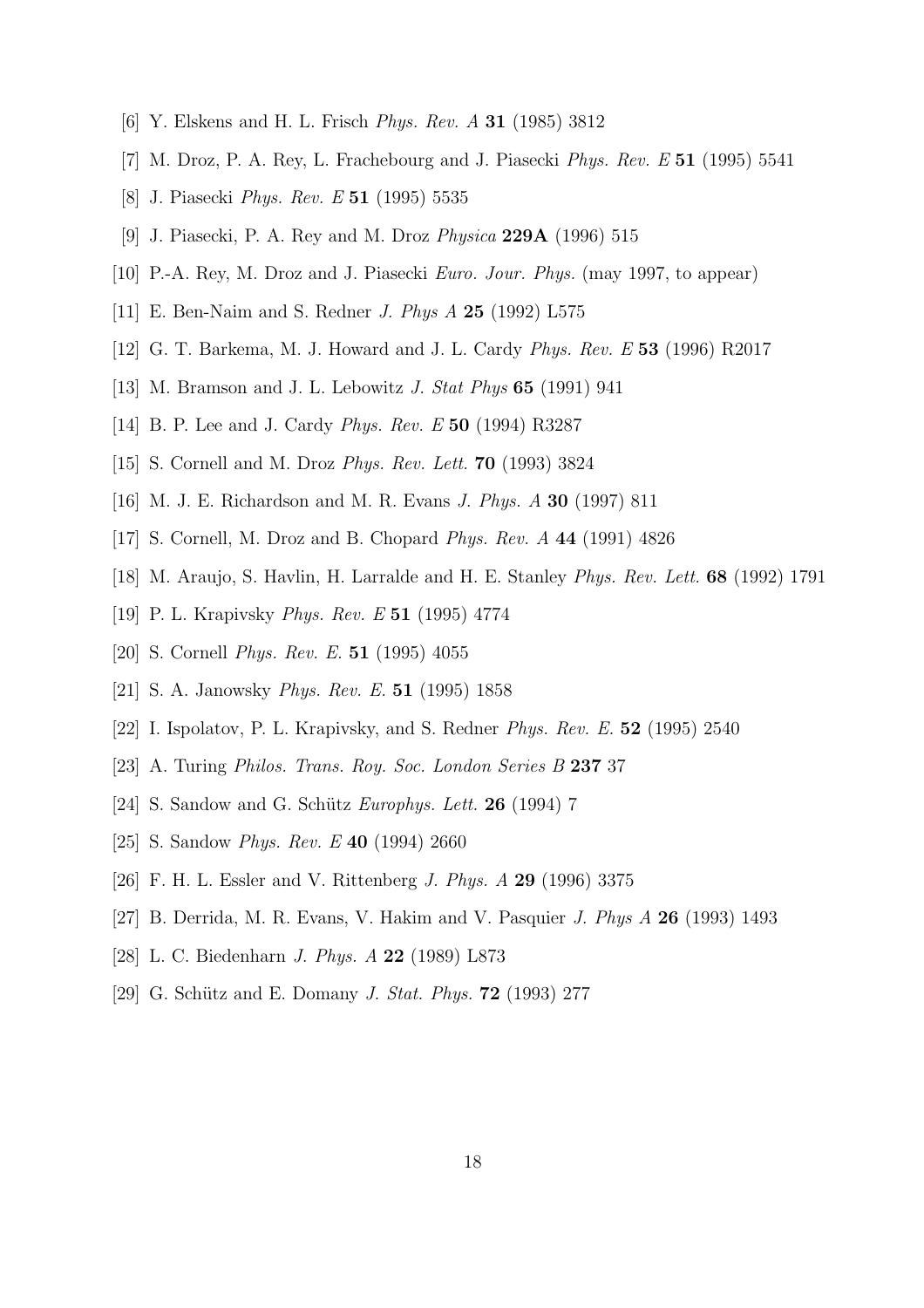#### Figure captions

### FIGURE 1:

(i) A realisation of the model described in section I. The solid lines are paths of particles in space and time, with the dotted lines the trajectories annihilated particles would have taken. The A and B particles start at positions  $y_m$  and  $z_n$  respectively and move with fixed velocities  $v_A = c$  and  $v_B = -c$ . An intersecting pair of particles either annihilates (probability p) or continues unaffected (probability  $q = 1 - p$ ).

(ii) The simplified, mapped system described in section II. At unit time steps A particles are 'shot' through the B lattice, passing through each occupied site (with the same microscopic reaction probabilities as above). A reaction occurring at a site produces a vacancy, and it is the statistics of these vacancies that is used to derive  $P(m, n)$ , the pair-reaction probability.

#### FIGURE 2:

(i) The steady-state density profiles of the A and B reactants at  $x_r = s/\varrho$  for the case  $p = q = 1/2$ . The densities given in equation (17) involve the vacancy densities (10) for the exact case (circles and squares) and (11) for the  $O(p)$  approximation (dashed lines).

(ii) The steady-state reaction rate at position  $x_r = s/\varrho$ , again for  $p = q = 1/2$ . The the exact result (circles) is given in equation (16) with  $x_r$  measured from the origin, or in equation (24) with  $x_r$  measured from the centre of the fluctuating overlap region. Also plotted are the mean-field (triangles) and the  $O(p)$  approximations (dashes) given in equations (20) and (19) respectively. Comparison between the exact and mean-field results show the reaction rate to be most correlated at the centre of the overlap region.